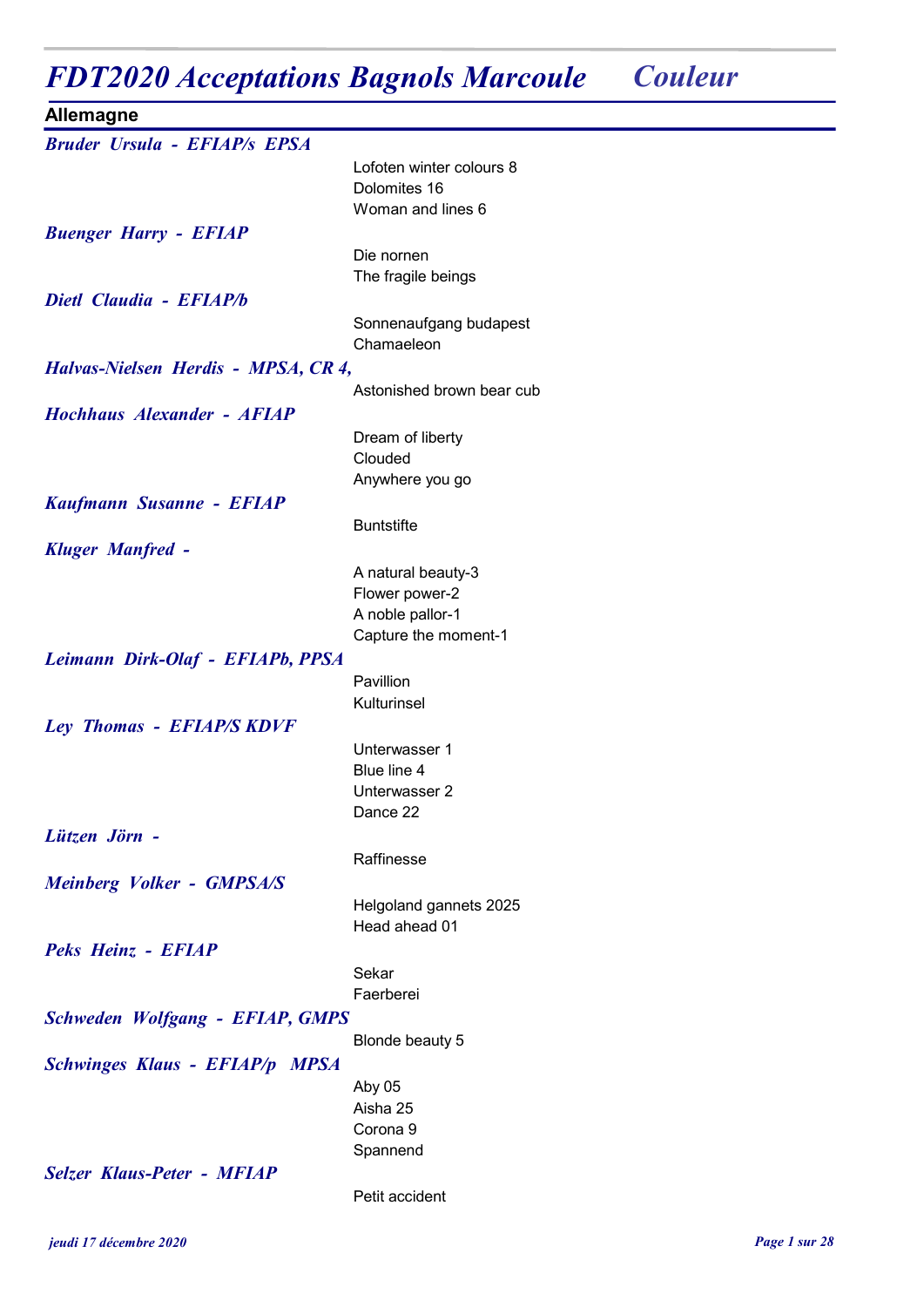|                                        | Alf                    |
|----------------------------------------|------------------------|
|                                        | Julia                  |
|                                        | Jonas                  |
| <b>Tesching Klaus -</b>                |                        |
|                                        | Blossom                |
|                                        | Explaining the univers |
|                                        | Queen of bee           |
| Angleterre                             |                        |
|                                        |                        |
| <b>Field Steve - AFIAP</b>             |                        |
|                                        | The family             |
|                                        | Fox queen              |
|                                        | The railway foxes      |
| <b>FORD ROGER - FRPS EFIAP/g</b>       |                        |
|                                        | Sculptured beach       |
| <b>Fry Martin - FRPS EFIAP/d1</b>      |                        |
|                                        | Wave on wave           |
|                                        | Light path             |
|                                        | Time and tide          |
| <b>Haney Lynda - DPAGB BPE5 AFIAP</b>  |                        |
|                                        | Young giraffes playing |
|                                        | Swan                   |
|                                        | Water nymph            |
| <b>Kirby Jeff -</b>                    |                        |
|                                        | Meadow pipit moment    |
|                                        |                        |
| <b>Lanstone Donald - LRPS, EFIAP</b>   |                        |
|                                        | Moon rise              |
| Lines Adrian - EFIAP                   |                        |
|                                        | Happy man              |
|                                        | Calm reflection        |
|                                        | Illuminated            |
|                                        | Pennywise              |
| <b>Mortimer David - LRPS CPAGB EFI</b> |                        |
|                                        | Last lap               |
|                                        | The dreamer            |
|                                        | Maid of the mountains  |
| Murray Eileen - EFIAP/g DPAGB          |                        |
|                                        | The archer             |
|                                        | Kat                    |
| <b>Oconnell Sue - EFIAP/d2, FIPF</b>   |                        |
|                                        | Baby face              |
|                                        | Walking with the herd  |
| O'neill Norman - EFIAP DPAGB BP        |                        |
|                                        | <b>Bmk</b> rider       |
| <b>Rugg Sue - AFIAP CPAGB BPE3</b>     |                        |
|                                        | No turning back        |
|                                        | Waiting and hoping     |
|                                        | Famous whitby piers    |
| <b>Sawyer Keith - ARPS CPAGB</b>       |                        |
|                                        | Angel eyes             |
| <b>Sims Amanda - EFIAP BPE2*AWP</b>    |                        |
|                                        |                        |
|                                        | Jake                   |
|                                        | Trio of flamingos      |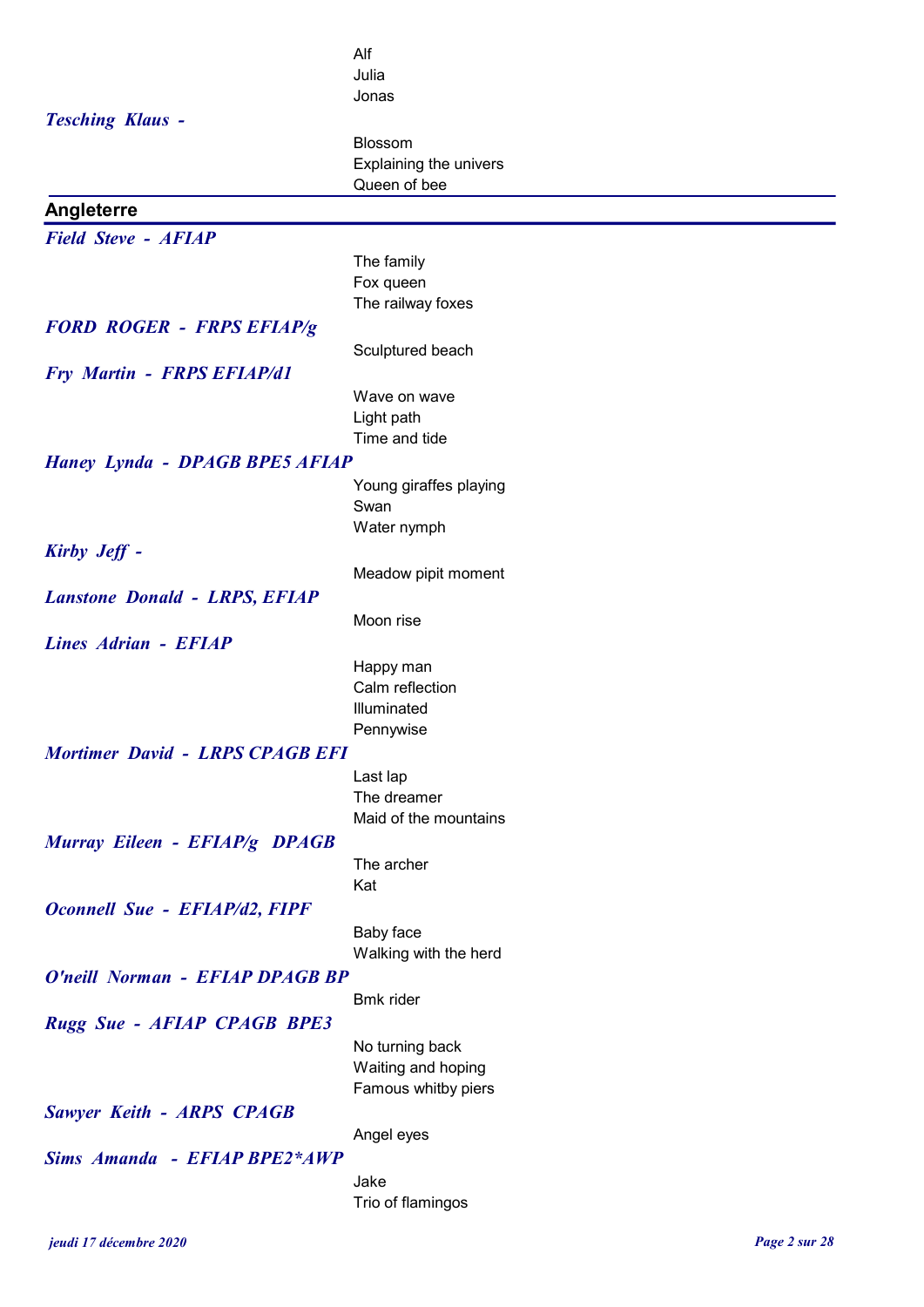|                                                  | Leaving                   |
|--------------------------------------------------|---------------------------|
| <b>Small Lynda - ARPS, AFIAP</b>                 |                           |
|                                                  | Surfboarding at roadford  |
| <b>Snell Keith - EFIAP EPSA LRPS</b>             |                           |
|                                                  | Sitting pretty            |
|                                                  | In the enchanted wood     |
|                                                  | Let the wind carry me     |
| Steward Marilyn - EFIAP/b, ARPS, B               | Bubbles over backstroke   |
|                                                  |                           |
| Tallett Kyle - FRPS, AFIAP, CPAGB                | Latin beauty              |
|                                                  | Eleanor in the cannonade  |
| <b>Trout Brian - EFIAP LRPS BPE3*</b>            |                           |
|                                                  | Bonny and delaney         |
|                                                  | No time for joking        |
|                                                  | The finishing touch       |
| <b>Wall Terry - MPAGB EFIAP/p</b>                |                           |
|                                                  | Elephant tussal           |
| <b>Woolgar Christine - ARPS, EFIAP/b,</b>        |                           |
|                                                  | Sky and shadows           |
| Young Alan - FRPS EFIAP/p DPAG                   |                           |
|                                                  | Custodian                 |
|                                                  | Newham lead cambridge     |
|                                                  | Im warning you            |
| <b>Arabie saoudite</b>                           |                           |
| <b>Abdulla Duaa -</b>                            |                           |
|                                                  | Feast chef                |
|                                                  | Her house                 |
| Alqahtani Amani - QPSA, GPU CR 2,                |                           |
|                                                  | Knight                    |
|                                                  | Friendship                |
|                                                  | Boy                       |
| <b>Argentine</b>                                 |                           |
| <b>Rabinovich Hector - EFIAPSs</b><br><b>SFA</b> |                           |
|                                                  | Mujer jirafa              |
| <b>Australie</b>                                 |                           |
| <b>Abbott John - Meryborough Camera</b>          |                           |
|                                                  | Peter a 22                |
| <b>Bassett David - MAPS</b>                      |                           |
|                                                  | Darter liftoff            |
| <b>Boytell Kerry - EFIAP</b>                     |                           |
|                                                  | Queen of hearts in venice |
|                                                  | Racing with eagles        |
| <b>Brassil Tom -</b>                             |                           |
|                                                  | Boulder_plant             |
|                                                  | Highlands                 |
|                                                  | Intent-rheed mccracken    |
| <b>Charteris Mark - CASTLEHILLRSL</b>            |                           |
|                                                  | Amish on bike with ipod   |
| <b>Edmonds Stephen -</b>                         |                           |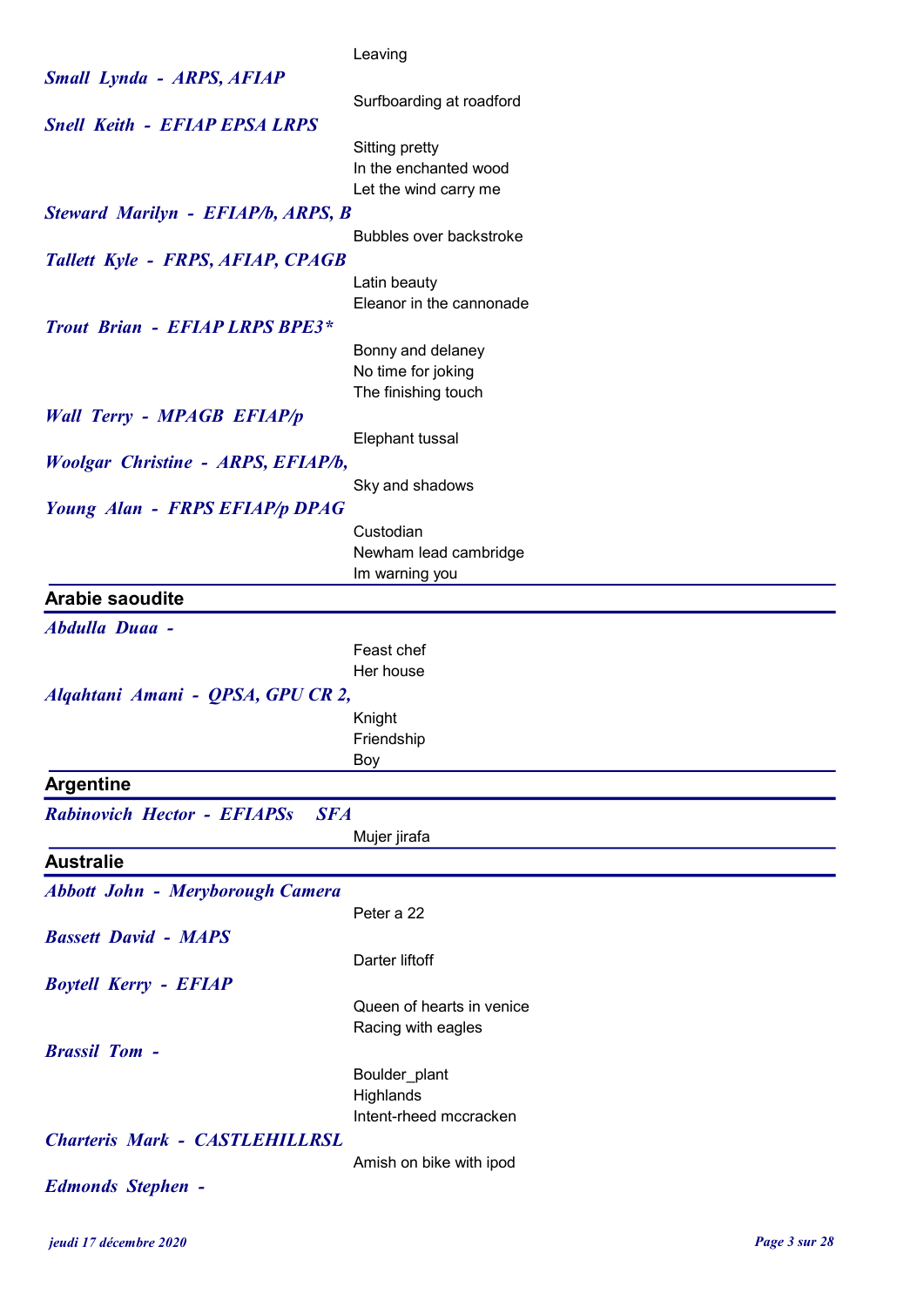|                                            | Benefiting the leader                            |
|--------------------------------------------|--------------------------------------------------|
| <b>England Rita -</b>                      |                                                  |
|                                            | The arch                                         |
|                                            | Spice clock                                      |
| <b>English Ian - EFIAP/s MAPS</b>          |                                                  |
|                                            | Ocean baths fun                                  |
| Kleindienst Valerie -                      | Lady of the manor                                |
|                                            |                                                  |
|                                            | Baobab evening reflections<br>Through the window |
| <b>Mirabile Mario - EFIAP MAPS</b>         |                                                  |
|                                            | Self effacing                                    |
|                                            |                                                  |
| Moritz Vicki - EFIAP/g MPSA APSE           | Acheron river fishing                            |
|                                            |                                                  |
| <b>Stoffl Bernd - EFIAP</b>                | Last light at surfers paradise                   |
|                                            |                                                  |
| <b>Thompson Paul - EFIAP/b, FAPS, H</b>    |                                                  |
|                                            | Original sin<br>Sunflower barbara                |
|                                            | Mimi's gaze                                      |
|                                            | Sun goddess                                      |
| <b>Thorogood Neville - Neville Doug Th</b> |                                                  |
|                                            | Flying high flying low                           |
| Twells Alan -                              |                                                  |
|                                            | Hungry centralian lizard                         |
| <b>Autriche</b>                            |                                                  |
|                                            |                                                  |
|                                            |                                                  |
| <b>Bertok Bela -</b>                       |                                                  |
|                                            | Abandoned                                        |
| <b>Brühl-Zeilermayr Margit -</b>           |                                                  |
|                                            | Fly2<br>Viktorya1                                |
|                                            | Waiting for him                                  |
| <b>Ganglbauer Kurt - 5th Galaxy, EFIA</b>  |                                                  |
|                                            | U 99                                             |
|                                            | Superg 5352                                      |
| <b>Großauer Helga -</b>                    |                                                  |
|                                            | Nubra222                                         |
| <b>Großauer Peter -</b>                    |                                                  |
|                                            | Adissa                                           |
|                                            | Khalid                                           |
| Habringer Wolfgang - AFIAP, MVO            |                                                  |
|                                            | Rousanou 03                                      |
|                                            | Hongkong 71                                      |
|                                            | Ochsenkreuz 10                                   |
| Hammer Franz - EFIAP-s EM-D.II             |                                                  |
|                                            | Nachtlichter                                     |
| <b>Hartlauer Christian -</b>               |                                                  |
|                                            | Julia                                            |
| <b>Hofmueller Norbert -</b>                |                                                  |
|                                            | Voll ins auge<br>Power                           |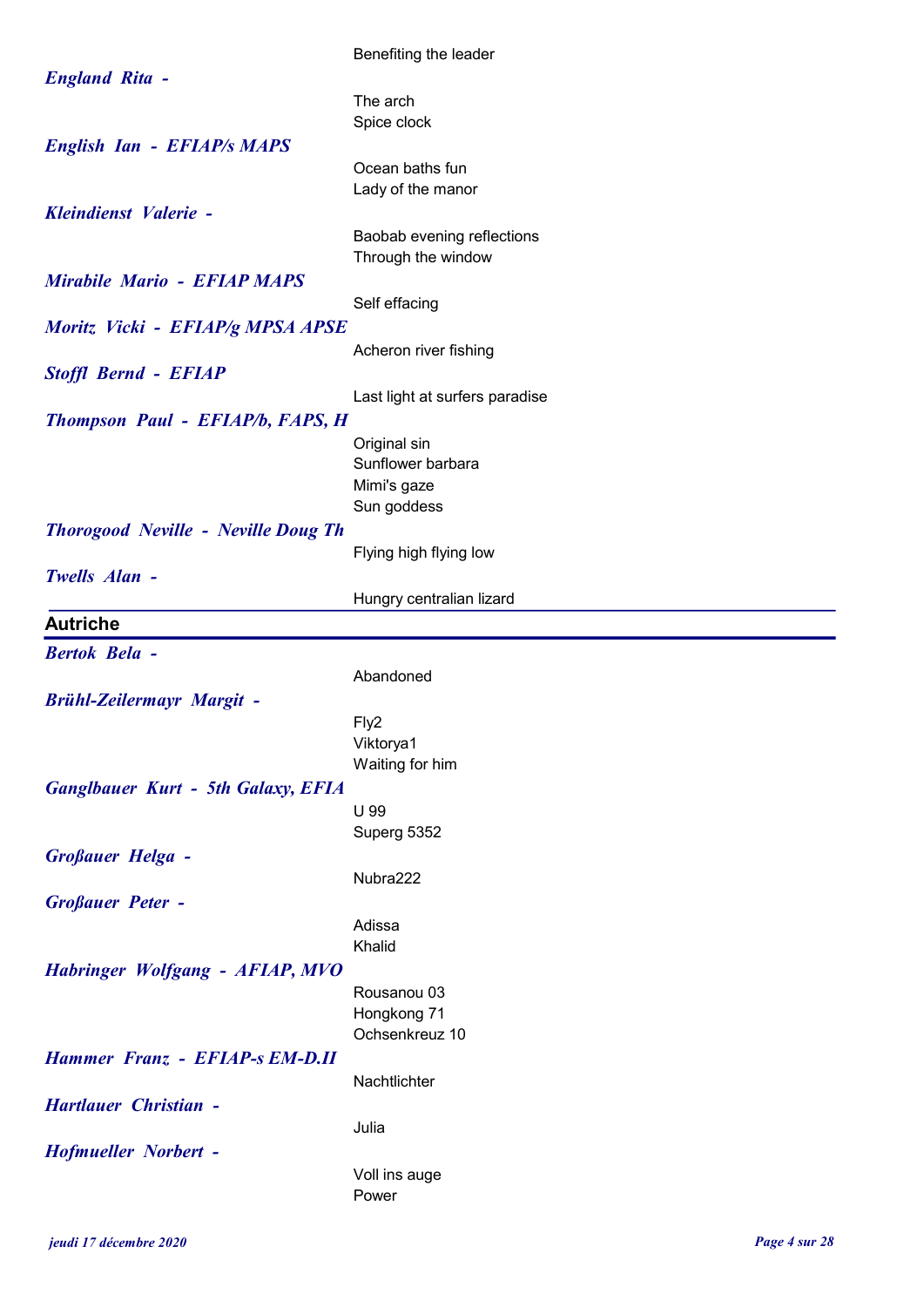|                                        | Schlittenhunde                         |
|----------------------------------------|----------------------------------------|
| <b>Kainrath Peter -</b>                |                                        |
|                                        | Uriah heep                             |
| <b>Karner Manfred -</b>                |                                        |
|                                        | Wall of beauty                         |
|                                        | Graceful princess                      |
|                                        | Piercing look                          |
|                                        | Flying cloth                           |
| Kastner Josef - sk voest fotoclub      | Inle fischer                           |
|                                        | Schlittenhunderennen                   |
|                                        | Morgens in venedig                     |
|                                        | Lichtfang                              |
| Kolbrich Robert - QPSA, AFIAP, EV      |                                        |
|                                        | Surfcup                                |
|                                        | Impeccable                             |
|                                        | Dragon wall                            |
| <b>Lahodny Hans -</b>                  |                                        |
|                                        | Telc                                   |
|                                        | 3 windows<br><b>Break</b>              |
| Pichler Thomas - AFIAP, AIIWF, M       |                                        |
|                                        | Orange                                 |
|                                        | Colorful feather                       |
|                                        | In the mirror                          |
| <b>Pillik Manfred - EFIAP</b>          |                                        |
|                                        | Ueber dem reck                         |
|                                        | Roter mund                             |
|                                        | Wakeboard                              |
| Pils Karl -                            |                                        |
|                                        | Hai 80                                 |
| <b>Stuppnig Stefan - EFIAPb, MPSA2</b> |                                        |
|                                        | <b>Chloe 1633</b><br><b>Rijke 6404</b> |
|                                        | Faith 6537                             |
| <b>Ursprunger Erich -</b>              |                                        |
|                                        | Bergsee                                |
|                                        | Sonnenstrahlen                         |
| Werber Ingeborg - FOTOKLUB der         |                                        |
|                                        | Gimsoy p501                            |
|                                        | Katja21                                |
|                                        | Frohnleiten                            |
| <b>Wirleitner Ferdinand -</b>          |                                        |
|                                        | Abflug                                 |
|                                        | Nebel                                  |
| <b>Bangladesh</b>                      |                                        |
| Kazi Mohammad Golam Quddus -           |                                        |
|                                        | Holly food<br>Baba loknath prayer-2    |
| <b>Belgique</b>                        |                                        |
|                                        |                                        |

Barbarien Robert - EFIAP MFIAP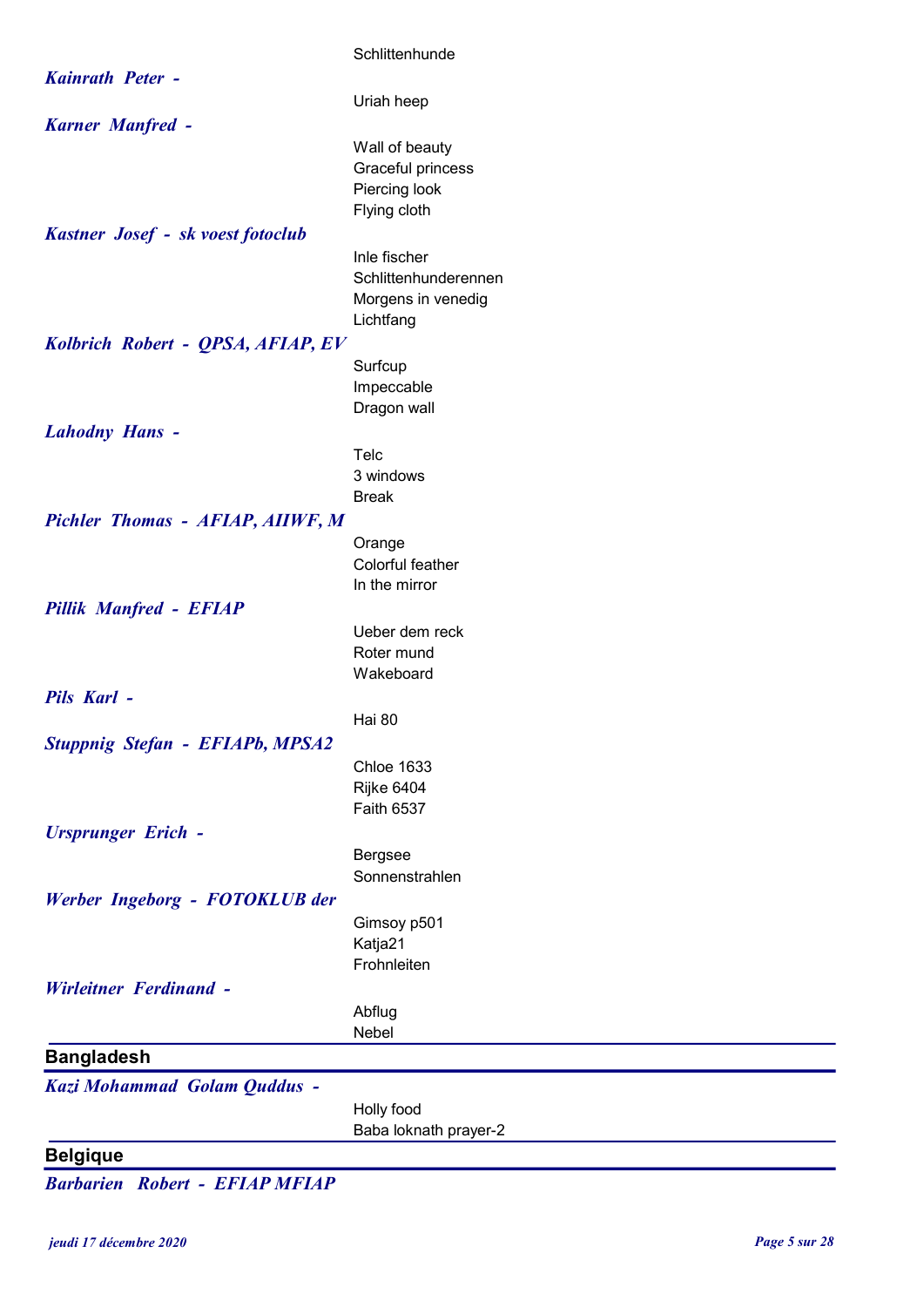|                                      | Kimberly                           |
|--------------------------------------|------------------------------------|
|                                      | Vrolijk                            |
| Cividin Dino -                       |                                    |
|                                      | Distanciation sociale sur la plage |
| Cochain Vincent - EFIAP/b            |                                    |
|                                      | En harmonie gracieuse 5536         |
| De Cuyper Marc - Argent PSA / H.M.   |                                    |
|                                      | None                               |
|                                      | Mage                               |
|                                      | <b>Niry</b>                        |
| De Decker Ivo - E-Fiap/b             |                                    |
|                                      | Walking in vulcanic landscape      |
|                                      | Woman with praying bell            |
| De Wilde Eddy - EFIAP/s              |                                    |
|                                      | Mélancolie                         |
|                                      | Eclaircie                          |
|                                      | Cape rouge                         |
| <b>Fernandes Olivier - aFiap</b>     |                                    |
|                                      | Venise sunset                      |
|                                      | Petit minou                        |
|                                      | <b>Escalier</b>                    |
| <b>Gilson Guy - EFIAP</b>            |                                    |
|                                      | Chaloupe                           |
|                                      | Au chatelard                       |
|                                      | Maree descendante                  |
|                                      | Fumage                             |
| Huynh Chuy Chay - AFIAP              |                                    |
|                                      | La négligence                      |
|                                      | Je crache                          |
| Keurlinckx Els - EFiap PPsa          |                                    |
|                                      | Carrots                            |
|                                      | <b>Bianchi</b>                     |
| Laheye Freddy - EFIAP                |                                    |
|                                      | Shangai                            |
|                                      | Desert route                       |
| <b>Meertens Jacqueline - EFIAP/B</b> |                                    |
|                                      | Balade au coucher du soleil        |
|                                      | Fenetre                            |
| <b>Nicoll Francis - MFIAP</b>        |                                    |
|                                      | Nude in smoke 2                    |
|                                      | Shadow dance 4                     |
| Panhuyzen Jacky - MPSA - EFIAP/s     |                                    |
|                                      | Unhappy look                       |
|                                      | Passing train                      |
| Perozzo Renaud -                     |                                    |
|                                      | Seahorse tree                      |
| Rotstein Alain - Afiap               |                                    |
|                                      | Trasparence                        |
|                                      | Aube sur het vinne                 |
|                                      | Symbiose orangée                   |
| <b>Severs Luc - AFIAP</b>            |                                    |
|                                      | Nous deux                          |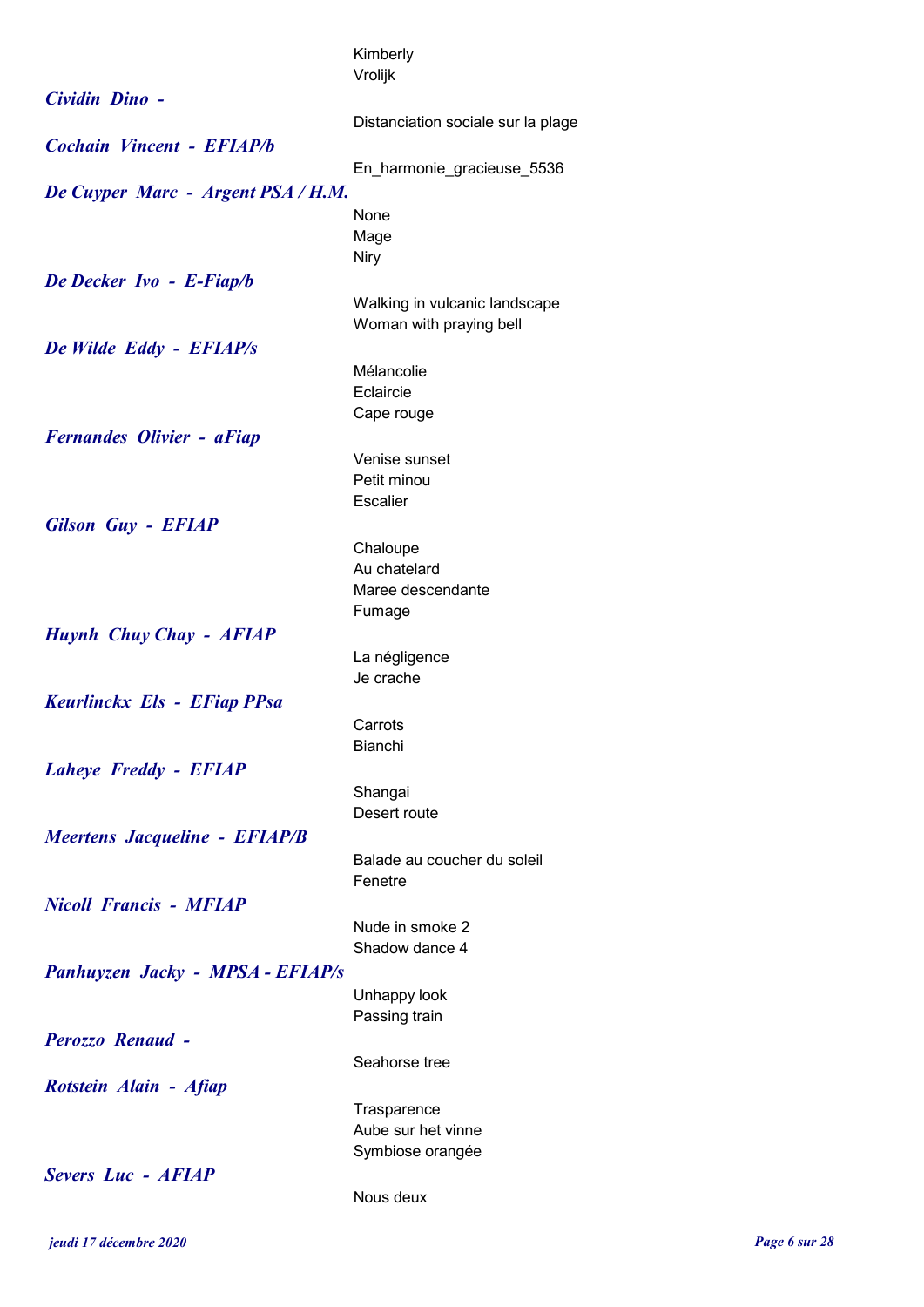| <b>Simon Claude - EFIAP/d1</b>     |                            |
|------------------------------------|----------------------------|
|                                    | Young widow                |
| <b>Stalmans Luc - EFIAP-EPSA</b>   |                            |
|                                    | Powerfull elegance         |
|                                    | The old sofa               |
|                                    | Ma jolie française         |
|                                    | The white sash             |
| <b>Van Esch Frans - EFIAP</b>      |                            |
|                                    | Picknick                   |
| Van Gestel Davy -                  |                            |
|                                    | Jyssica                    |
|                                    | Naomi                      |
|                                    | Fairy tale adrift          |
| Van Gilbergen Freddy -             |                            |
|                                    | Teheran momument           |
|                                    |                            |
| Vandebroeck Jhony - E-Fiap/p - MPS | Toeschouwer                |
|                                    |                            |
|                                    | Harige prooi               |
|                                    | Haastige sprong            |
| <b>Vander Meulen Sonja - AFIAP</b> |                            |
|                                    | Tunnel                     |
|                                    | Afghaan                    |
|                                    | Rode helm                  |
|                                    | Number1                    |
| <b>Brésil</b>                      |                            |
| Moreira Silvana -                  |                            |
|                                    | Magnolia                   |
|                                    | <b>Tree</b>                |
| Canada                             |                            |
| <b>Chan Betty -</b>                |                            |
|                                    | hold your horse-s , cowboy |
|                                    | <b>Exercising horses</b>   |
|                                    | Watch out, cowboy          |
| <b>Chan Tin Sang -</b>             |                            |
|                                    | Red boat                   |
|                                    |                            |
| <b>King Francis - GMPSA, EFIAP</b> |                            |
|                                    | Launching into a rough sea |
|                                    | Pastoral italy             |
|                                    | Looking at the gold medal  |
| <b>Kwan Phillip - GMPSA, FRPS</b>  |                            |
|                                    | Great gray owl 78          |
|                                    | Tern return 54             |
| Luo Robin -                        |                            |
|                                    | Monk school window 2       |
|                                    | Fishermans morning 4       |
| <b>Yang James -</b>                |                            |
|                                    | The rope                   |
|                                    |                            |
| Ye Danlei - GMPSA, SPSA, ARPS, AFI |                            |
|                                    | Growing up in tribe24      |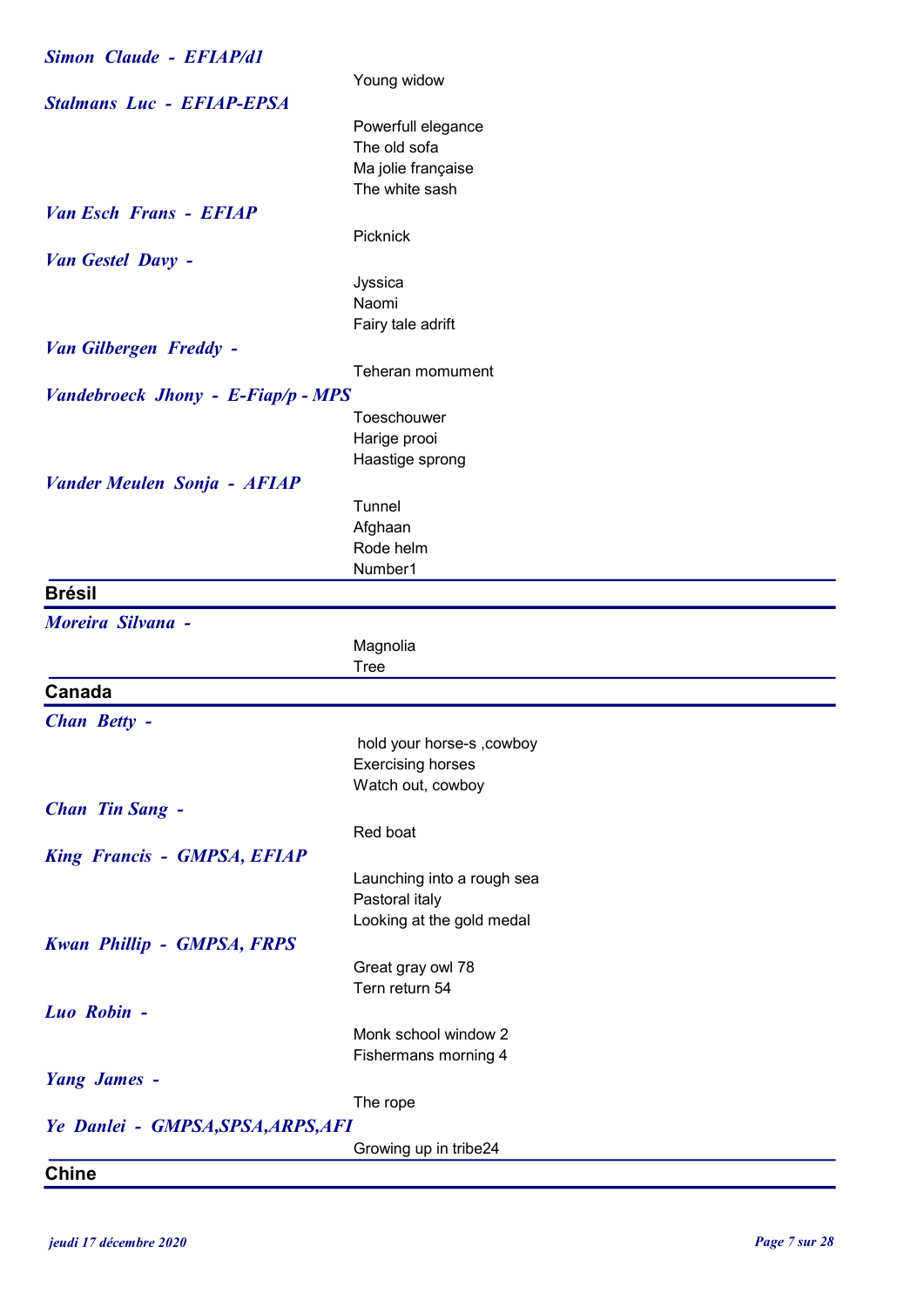| An Xiping -             |                                                  |
|-------------------------|--------------------------------------------------|
|                         | <b>Terraced house</b>                            |
|                         | Deep in the desert                               |
| <b>Bai Xuedong -</b>    |                                                  |
|                         | Elves in the snow                                |
| <b>Baoli Gong -</b>     |                                                  |
|                         | Ask the sky                                      |
|                         | Marseille village ball game                      |
| <b>Chen Huizhen -</b>   |                                                  |
|                         | The old woman                                    |
|                         |                                                  |
| <b>Chen Jianglin -</b>  |                                                  |
|                         | Morning song for fall grazing<br>Old craftsman 1 |
|                         | Hundred years of chinese earthwork               |
|                         | Chinese earthwork                                |
| Chen Weiping -          |                                                  |
|                         | Dong ethnic girl                                 |
|                         | Homeland                                         |
|                         | Galloping horses                                 |
| Chiu Bob -              |                                                  |
|                         | Polar bear12                                     |
| Diao Xiangrui -         |                                                  |
|                         | Long river                                       |
|                         |                                                  |
| <b>Fang Shangguan -</b> | The road under the rainbow                       |
|                         | Rob sheep                                        |
| <b>Fang Shaohua -</b>   |                                                  |
|                         | Chasing 1                                        |
|                         | Big family                                       |
|                         | Encountering                                     |
| <b>Feng Gang -</b>      |                                                  |
|                         | Morning song of swan lake                        |
| Fuyong Xu -             |                                                  |
|                         | Indonesia valley festival37                      |
|                         | Indonesia valley festival45                      |
| He Xiaobai -            |                                                  |
|                         | Dyed hexifan                                     |
|                         | The heir of miao ancient songs 24                |
| Hu Lin -                |                                                  |
|                         | Sow                                              |
|                         | Village s early morning                          |
| Hu Lizhen -             |                                                  |
|                         | Fairy                                            |
|                         | All is quiet                                     |
|                         | Depend                                           |
| <b>Huang Zeyuan -</b>   |                                                  |
|                         | Long for flying to the moon                      |
|                         | Out of nest                                      |
|                         | Unity of man and nature                          |
| Jiang Zhizhou -         |                                                  |
|                         | Starry sky                                       |
|                         | Pastoral on the snowfield                        |
|                         |                                                  |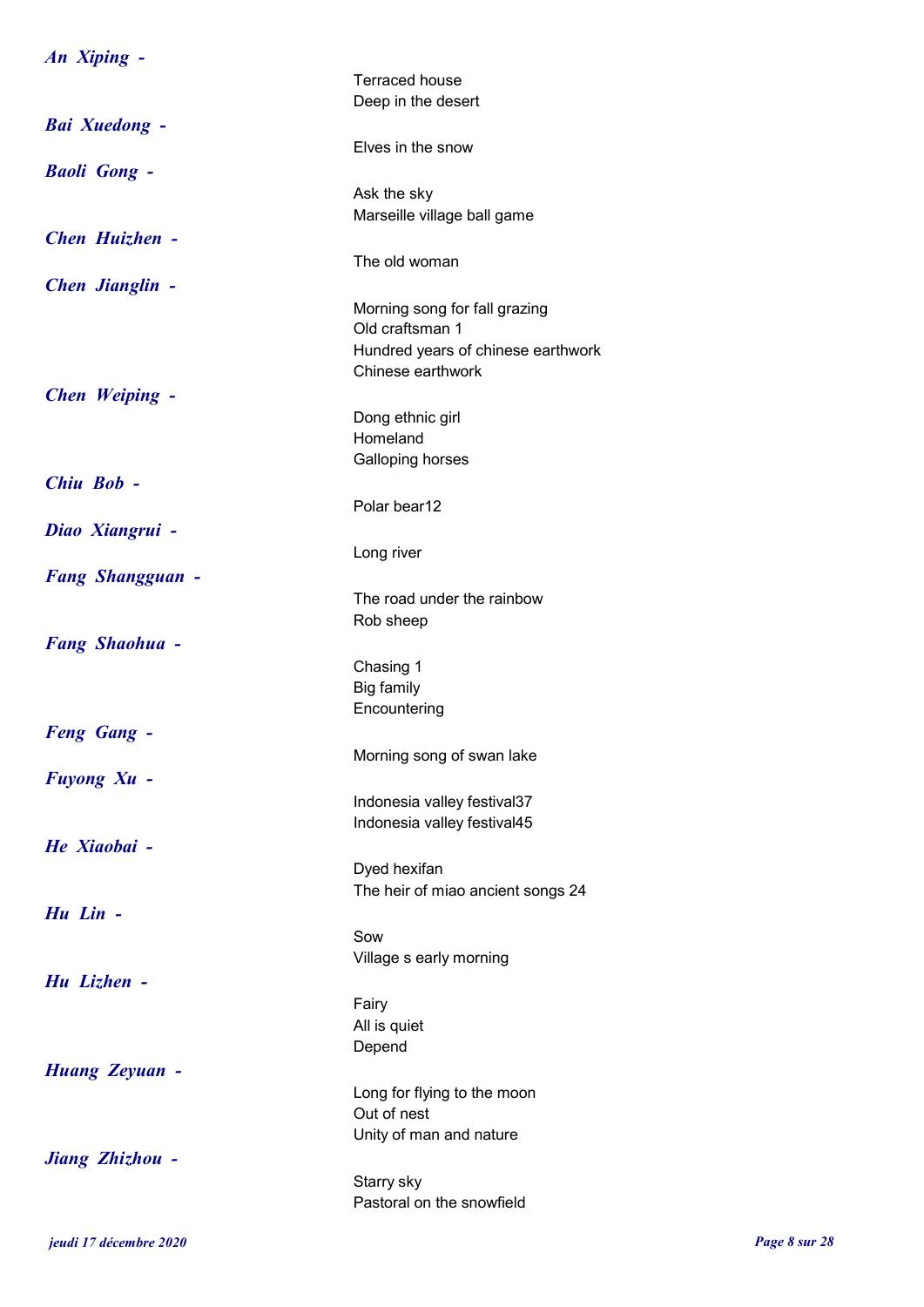|                          | Spread and fly                      |
|--------------------------|-------------------------------------|
|                          | Monk                                |
| Lei Pingan -             |                                     |
|                          | Dance of the fishermen              |
| Li Hui -                 |                                     |
|                          | Barley is ripe                      |
|                          | <b>Brickyard ladies</b>             |
| Li Taichang -            |                                     |
|                          | Skater boy                          |
|                          | Under sunshine                      |
|                          | Wing to wing                        |
|                          | Yoga dream                          |
| <b>Liang Jiayuan -</b>   |                                     |
|                          | Just send it!                       |
|                          | Odd platoon drummers                |
| Liu Guogin -             |                                     |
|                          | Dancing in the sunset               |
| Long Fengying -          |                                     |
|                          | Fine view in spokane4               |
|                          | Fine view in spokane26              |
| Luo Shaozhen -           |                                     |
|                          | Masai children playing in the river |
|                          | Perceiving buddha<br>Wu dang tai    |
|                          |                                     |
| Ma Hongzhi -             | Graze                               |
|                          | Egret like the hoar-frost           |
| Mao Aizhu -              |                                     |
|                          | The herald of spring                |
| <b>Ming Junxiong -</b>   |                                     |
|                          | The lady                            |
|                          | Years                               |
| Mingyou Zhang -          |                                     |
|                          | March on the waves                  |
|                          | From ancient times                  |
|                          | Take off now                        |
| <b>Ouyang Jianhong -</b> |                                     |
|                          | Sifting                             |
|                          | Morning fog                         |
| Qiu Yuan -               |                                     |
|                          | Thinking                            |
| Qiusheng Hu -            |                                     |
|                          | Starlight                           |
| <b>Song Jinzi -</b>      |                                     |
|                          | Primitive fire starting             |
|                          | Starry sky over ice lake            |
| <b>Song Pingyao -</b>    |                                     |
|                          | Rural kitchen                       |
|                          | Elder smoking                       |
|                          | Respite                             |
|                          | Woman cook                          |
| Sui Banglun -            |                                     |
|                          |                                     |

jeudi 17 décembre 2020 Page 9 sur 28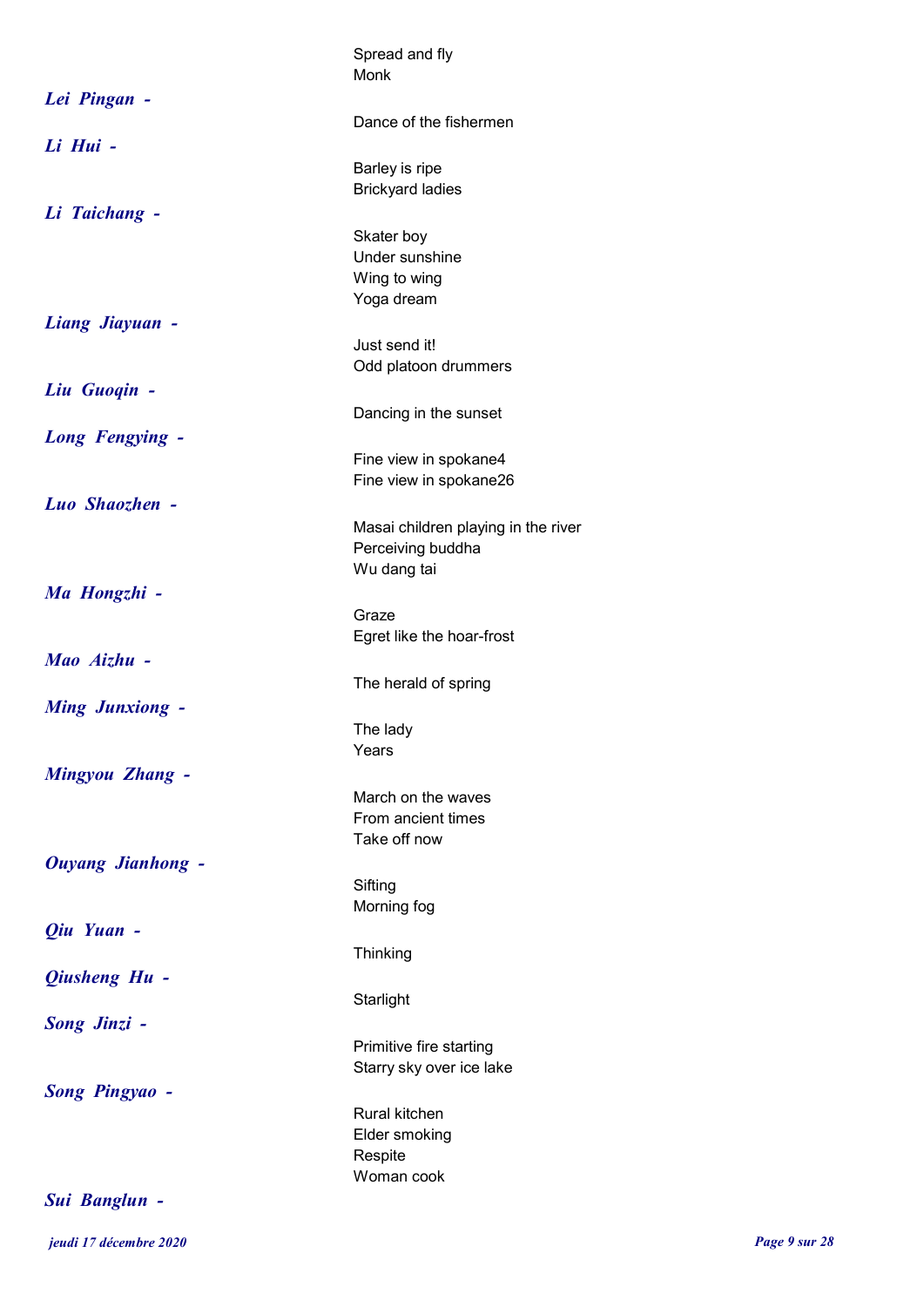|                          | Sea of clouds in mount huang<br>The elegant lady in the desert |
|--------------------------|----------------------------------------------------------------|
| <b>Tong Jiangchuan -</b> |                                                                |
|                          | Love the winter                                                |
|                          | Chinese zither                                                 |
|                          | The peacock and the beauty                                     |
| <b>Wang Haocheng -</b>   |                                                                |
|                          | Good meal                                                      |
|                          | Eating                                                         |
|                          | <b>Bald eagle</b>                                              |
| Wang Wenwei -            |                                                                |
|                          | Light clouds on mountains 2                                    |
| Wei Xingqi -             |                                                                |
|                          | Dragon dance on water                                          |
| Wei Yuanfeng -           |                                                                |
|                          | Fisherman                                                      |
|                          |                                                                |
|                          | <b>Blue</b>                                                    |
| <b>Wenming Tang -</b>    |                                                                |
|                          | Wonderland                                                     |
| Xiaojun Chen -           |                                                                |
|                          | Heart                                                          |
|                          | <b>Net</b>                                                     |
| <b>Xie Changshun -</b>   |                                                                |
|                          | Dance                                                          |
| <b>Xu Ping -</b>         |                                                                |
|                          | Communication                                                  |
| Xu Xiaomei -             |                                                                |
|                          |                                                                |
|                          | In the twilight                                                |
|                          | 1080                                                           |
| Xu Zhi -                 |                                                                |
|                          | Yearning                                                       |
|                          | Witch of the desert                                            |
|                          | Herding back                                                   |
| <b>Yitong Huang -</b>    |                                                                |
|                          | Tired                                                          |
|                          | Young lady                                                     |
| You Fugiang -            |                                                                |
|                          | Dyed autumn field                                              |
| Yu Changren -            |                                                                |
|                          | Morning fishing                                                |
|                          | Camel silhouette in twilight                                   |
| Zhao Li -                |                                                                |
|                          |                                                                |
|                          | Night of hongyadong                                            |
| Zheng Kai -              |                                                                |
|                          | Magic walts                                                    |
|                          | Herd horses                                                    |
|                          | Beach comb                                                     |
| Zhihui Gao -             |                                                                |
|                          | Mutual help and relief in time of poverty                      |
|                          | Melancholy                                                     |
| Zhou Jingqi -            |                                                                |

jeudi 17 décembre 2020 Page 10 sur 28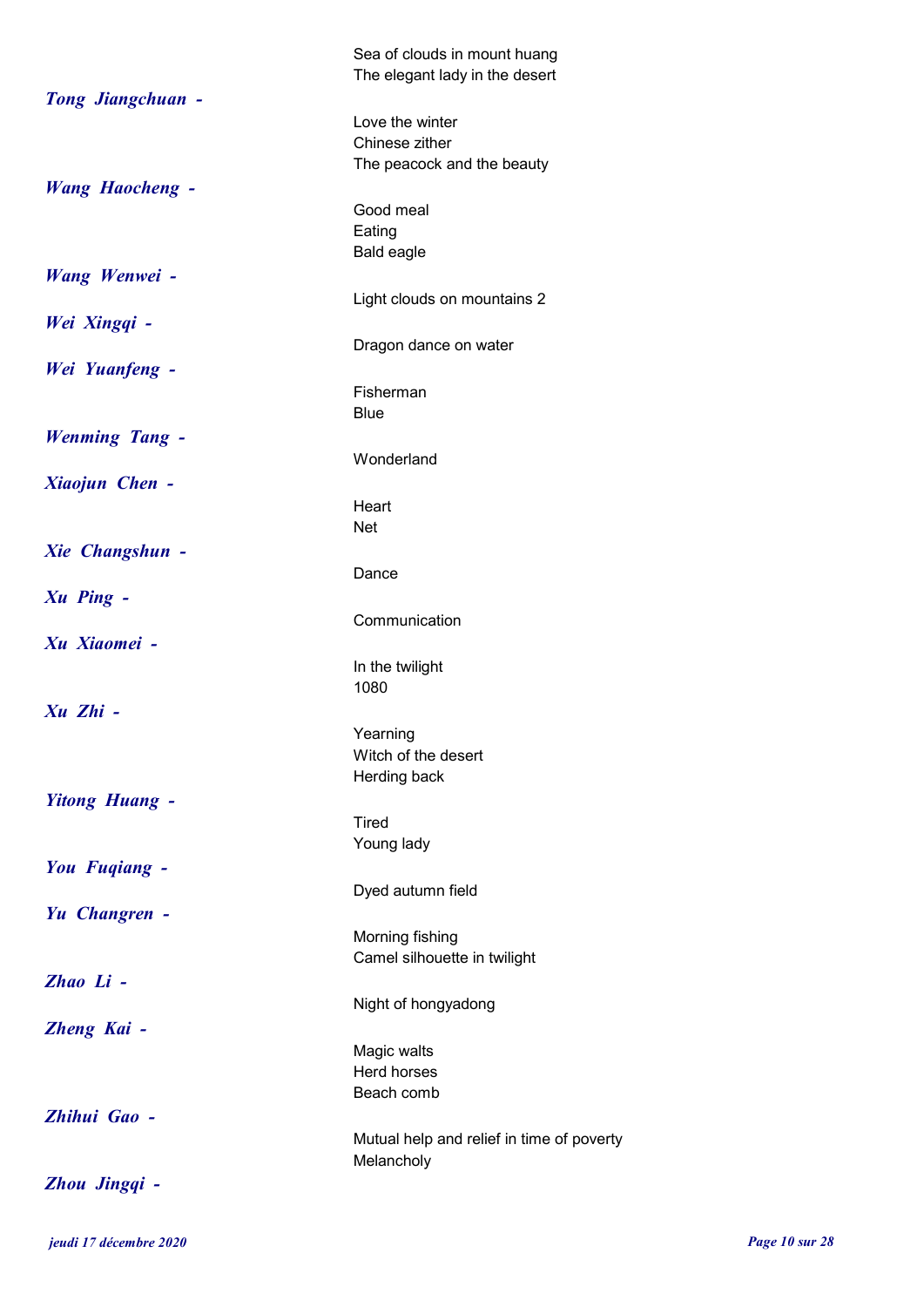|                                         | Childhood                               |
|-----------------------------------------|-----------------------------------------|
| <b>Chine / Hong Kong</b>                |                                         |
| Au Yeong Tony Chi Keung -               |                                         |
|                                         | An evening in the desert                |
|                                         | Homeward bound                          |
|                                         | Kneel and shoot                         |
| Chan H.W. - GMPSA/s, FRPS, FIAP/        |                                         |
|                                         | Stampede cs21                           |
| Ka Wai Li -                             |                                         |
|                                         | Charming                                |
|                                         | Feeling                                 |
| Leung Sally -                           |                                         |
|                                         | Woman of the mountain<br>Dancing colors |
| <b>Wong Yuet Yee -</b>                  |                                         |
|                                         | Choosing                                |
|                                         | Dry fish in the sun                     |
| <b>Chine / Macau</b>                    |                                         |
| <b>Cheang Sherman - EFIAP/b E.CPE</b>   |                                         |
|                                         | Bird and snake fighting                 |
|                                         | Dancing together                        |
|                                         | Drawing my net                          |
| Kin Hou Lai - Efiap, ARPS               |                                         |
|                                         | It is my fish                           |
|                                         | Point to the galaxy                     |
|                                         | Chasing and escaping                    |
| <b>Tak Cheong Pun Tak Cheong - EFIA</b> |                                         |
|                                         | The train is running                    |
|                                         | Run on the sand dunes                   |
| Wong Weng Sang - EFIAP/g, EPSA,         |                                         |
|                                         | Fighting n1<br>Horses runing c3         |
| Chine / Taiwan                          |                                         |
|                                         |                                         |
| <b>Chen Potse - APST</b>                | Kongfu jumping 5216                     |
|                                         | Firecrackers braver 1714                |
|                                         | Kongfu in action m01                    |
|                                         | Zhong kui 9568                          |
| Hsieh Liu Hsueh - Taiwan Provincial     |                                         |
|                                         | Girl in the picture                     |
|                                         | Rou zong master knot mudra              |
| Kuo Wei Chang -                         |                                         |
|                                         | Return                                  |
|                                         | Gaze                                    |
| Ou Hui-Yu - AFIAP                       |                                         |
|                                         | The miner                               |
| Tai Jui-Ching -                         |                                         |
|                                         | Into the flying saucer                  |
| <b>Weng Chin Tzu -</b>                  |                                         |
|                                         | Jump so high11<br>Jump so high05        |
|                                         |                                         |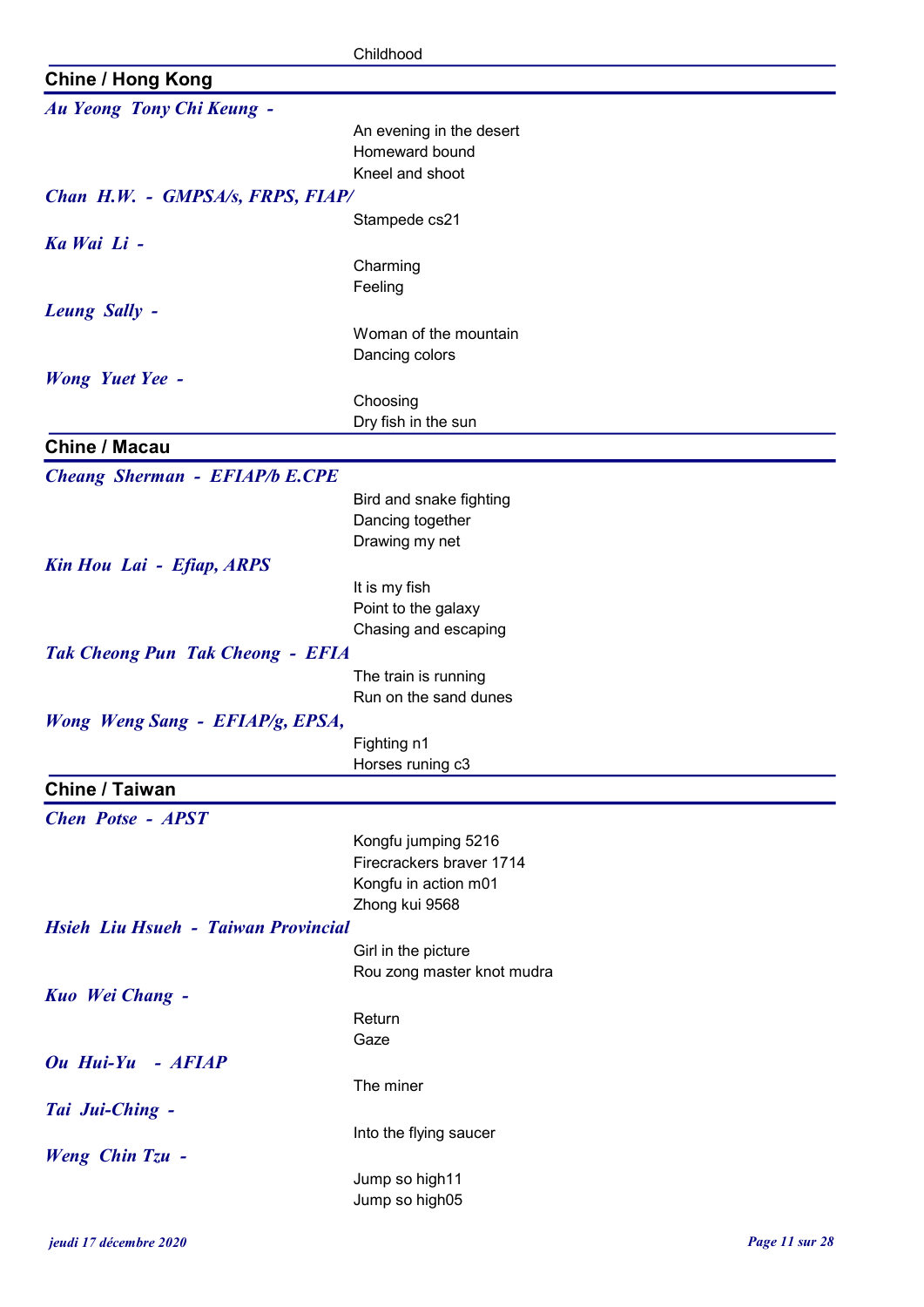| <b>Chypre</b>                            |                            |
|------------------------------------------|----------------------------|
| <b>Charalambous Constantinos - EFIAP</b> |                            |
|                                          | Near the fountain          |
|                                          | Freedom                    |
| <b>Erotokritou Yiannos - EFIAP</b>       |                            |
|                                          | Multible frames            |
|                                          | Three dancers              |
| Kyprianou Klea - EFIAP/S, QPSA, cM       |                            |
|                                          | Sensual hand movements     |
| Tevfik Ileri - EFIAP/b                   |                            |
|                                          | The puzzle                 |
| Yiallouris George - EFIAP/b              |                            |
|                                          | Silena 22                  |
|                                          | Magic of lights            |
| <b>Croatie</b>                           |                            |
|                                          |                            |
| Gorjanski Jasmina - EFIAP, MF3 H         |                            |
|                                          | Through the blizzard       |
|                                          | Red bicycle                |
| Marijancic Bozo - EFIAP/S                |                            |
|                                          | Mr walnut                  |
| <b>Danemark</b>                          |                            |
| Hvid Jensen Roland - EFIAP/g - MS        |                            |
|                                          | Cake sick953               |
|                                          | Spider woman44             |
| Jensen Maybritt - AFIAP                  |                            |
|                                          | Surfing                    |
| <b>Jensen Ole Kramer - EFIAP</b>         |                            |
|                                          | Calla lily                 |
| Kristensen Jorgen - EFIAP/g              |                            |
|                                          | The clown and the fiddle 1 |
|                                          | Model n27                  |
|                                          | Model n29                  |
|                                          | Faith 23                   |
| Madsen Aage - NSMiF/b                    |                            |
|                                          | Silence please             |
|                                          | Moving3                    |
|                                          | Anna in black veil         |
| <b>Emirats ArabesUnis</b>                |                            |
| Alnaqbi Ahmed -                          |                            |
|                                          | Door                       |
|                                          | Liwa                       |
| <b>Espagne</b>                           |                            |
| <b>Amare Bego -</b>                      |                            |
|                                          | Girl at the window         |
|                                          |                            |
| <b>Benito Zapata Angel - AFIAP-MCEF</b>  |                            |
|                                          | Entre rocas                |
|                                          | Tarde en calma             |
| Gil Joan - EFIAP/p - MCEF/p - MFC        |                            |
|                                          | Taurus iii                 |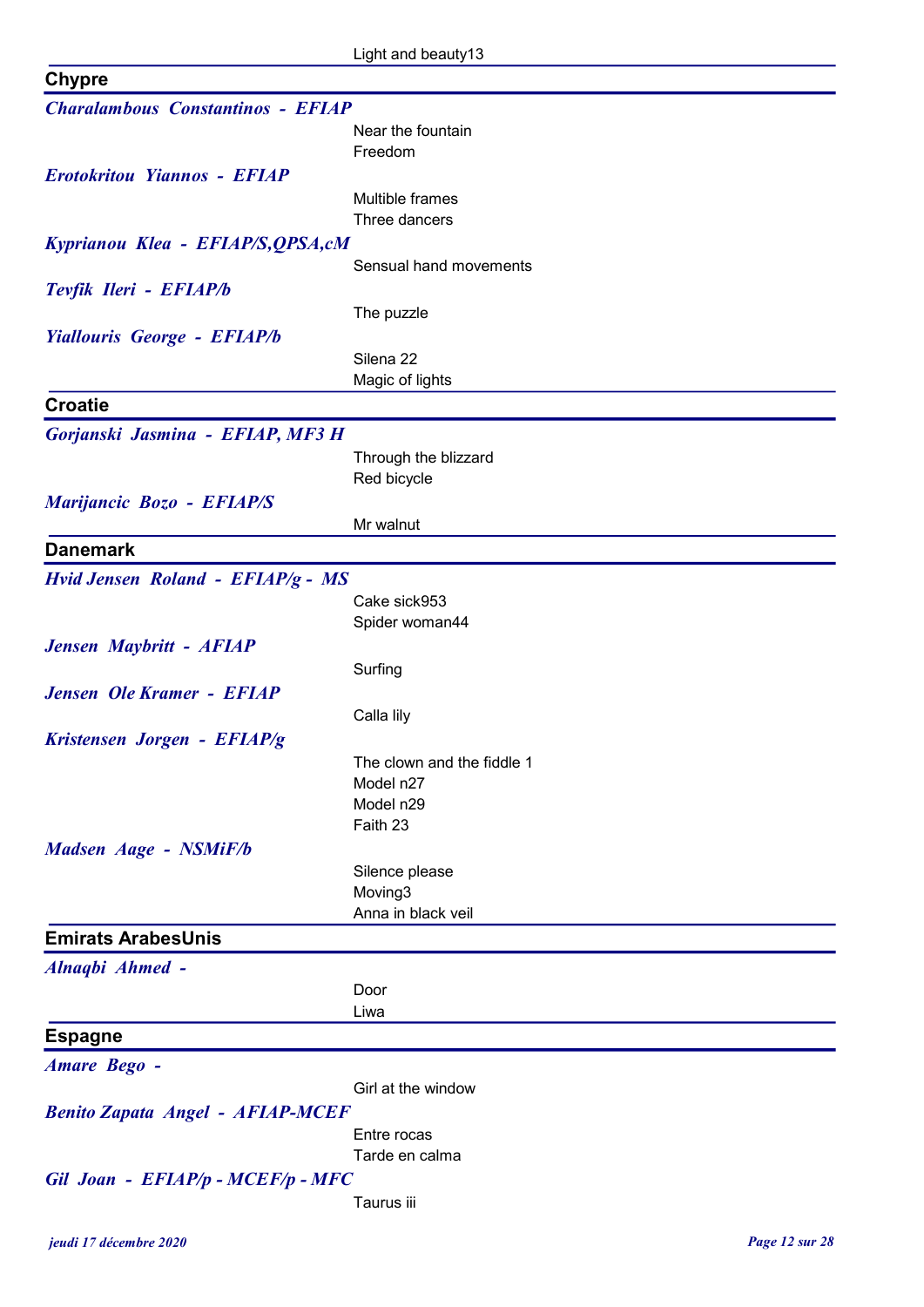| <b>Gomez Catalina Katy -</b>             |                                      |
|------------------------------------------|--------------------------------------|
|                                          | La tejedora de sedas                 |
|                                          | Alma vegetal                         |
|                                          | Kromatica                            |
| Higueras Garcia Juan Francisco - A       |                                      |
|                                          | La tormenta                          |
| Jaume Bonallach -                        |                                      |
|                                          | Ofelia                               |
|                                          | La reina del rio miño                |
| Josep Maria Molist I Vilanova - EFI      |                                      |
|                                          | Veines                               |
|                                          | Yin yang ous i palla                 |
| <b>KUESTA GARMENDIA JOXE INAZI</b>       |                                      |
|                                          | Surma woman with two pumpkins        |
|                                          | Just before lighting the chillum     |
|                                          | Sadhu at the pashupatinath temple    |
| Luis Leandro Serrano - M5*FCF y M        |                                      |
|                                          | A la recherche de nouveaux horizonts |
|                                          | Guilde des pecheurs de palmar        |
|                                          | La tempete                           |
| <b>Manuel Lopez Cepero Mateos - EFIA</b> |                                      |
|                                          | La ultima hoja                       |
|                                          | Escapando                            |
|                                          | El tiempo se acaba                   |
| <b>Muñoz Ramos Francisco - AFCF</b>      |                                      |
|                                          | Nomadas                              |
|                                          | La ceguera<br>Hadas                  |
|                                          |                                      |
| <b>Noguero Cazorla Andreu - EFIAP/</b>   | Adolescente en valle omo             |
|                                          | Apocaliptic sitges                   |
|                                          |                                      |
| Puigcerver Manel - Artiste FIAP, Ma      | Yes, you can!                        |
|                                          | Mother and child                     |
|                                          | Acroyoga in the wild                 |
|                                          | A couple of acroyoguis               |
| <b>Etats Unis</b>                        |                                      |
|                                          |                                      |
| <b>Christman Robert -</b>                |                                      |
|                                          | Tulips in yellow                     |
| Dickerson Terry - PPSA, AFIAP            |                                      |
|                                          | Combat                               |
| Ko Hank -                                |                                      |
|                                          | Surfing <sub>2</sub>                 |
|                                          | Aurora at vik iceland2               |
| Mei Rick -                               |                                      |
|                                          | Your choice                          |
|                                          | Master surfer                        |
| Pal Arijit -                             |                                      |
|                                          | Vermilion stairs                     |
| Tran Michael - APSA; PPSA                |                                      |
|                                          | Red barn                             |
|                                          |                                      |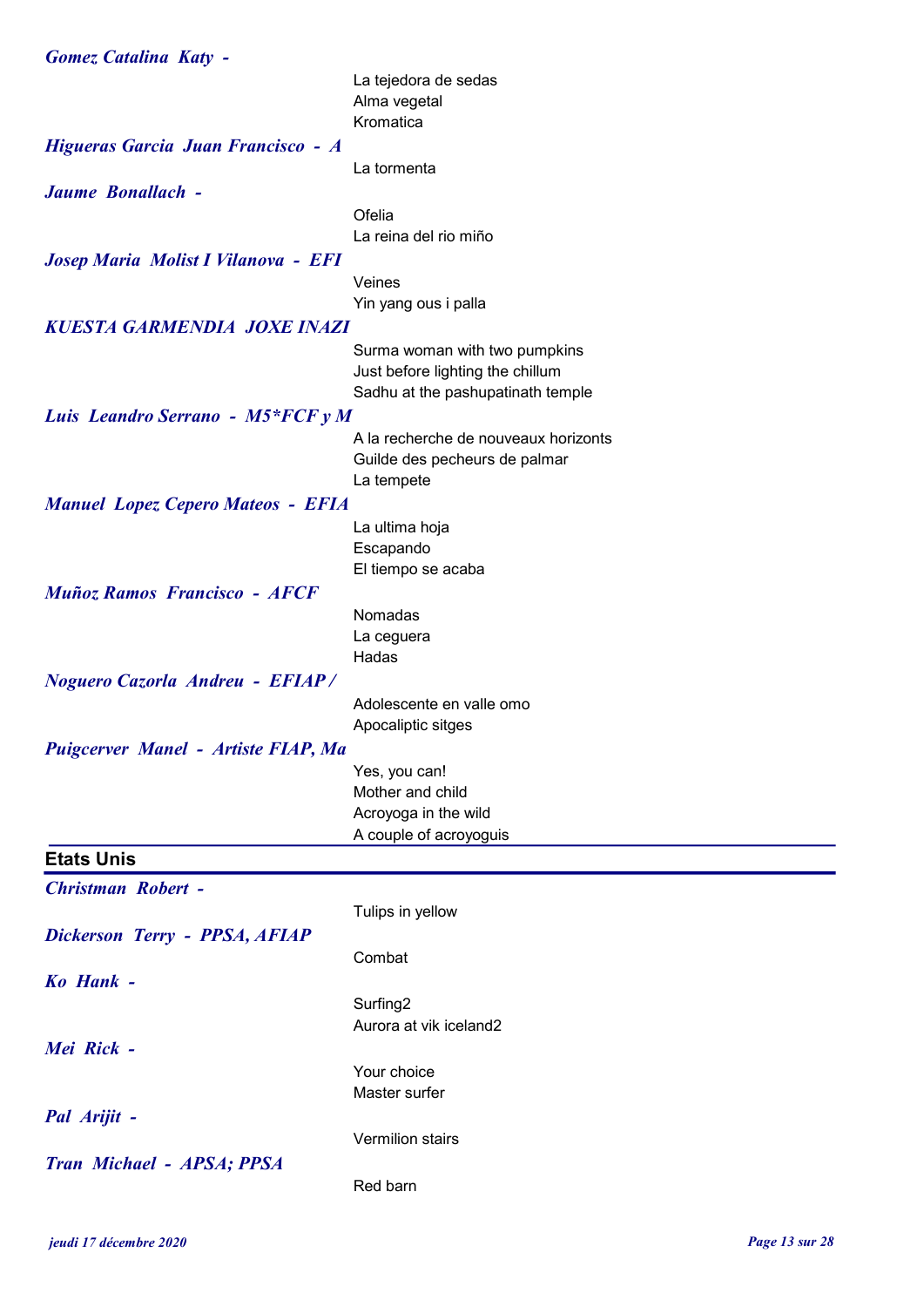|                                          | Red canoe no 1                     |
|------------------------------------------|------------------------------------|
|                                          | Crossing sand dune                 |
| Tran Thuyphuong -                        |                                    |
|                                          | Praying                            |
|                                          | Twilight                           |
| <b>Wilson Ronald - EPSA</b>              | Evening catch 2                    |
|                                          | Girl in hoops 5                    |
|                                          | Sparks in snow 3                   |
|                                          | Light dancer 1                     |
|                                          | Girl in hoops red                  |
| <b>Finlande</b>                          |                                    |
| Damsten Petri - EFIAP/g, EPSA, BP        |                                    |
|                                          | The chamber                        |
| Eskelinen Jouko - Efiap/b                | Nursing 2                          |
|                                          | <b>Diversified</b>                 |
| Jokinen Juha - EFIAP, GPU/CR2            |                                    |
|                                          | Portrait of iiriva                 |
|                                          | Green dress                        |
| Lindholm Ari - AFIAP                     |                                    |
|                                          | Reine in lofoten islands<br>Kiasma |
| <b>Mantykangas Jarmo - EFIAP/p PPS</b>   |                                    |
|                                          | Rainbow warrior                    |
| Putti Elisa - Efiap/S, NSMiF/bronze      |                                    |
|                                          | Red triangle                       |
| Salonen Kalle -                          |                                    |
|                                          | League 13                          |
| Sarparanta Heikki - EFIAP/g              |                                    |
| Ylinen Pertti - EFIAP, PPSA, GPUC        | Sunset in baltic sea               |
|                                          | Frosty sunset                      |
| <b>France</b>                            |                                    |
| Amenta Armand - EFPF - EFIAP/b           |                                    |
|                                          | Le gardien du passé                |
|                                          | Le chapeau rouge                   |
| <b>Arnal Jean-Jacques -</b>              |                                    |
|                                          | Moustache                          |
|                                          | Pêcheur                            |
| <b>Bacquey Pierre - EIAP</b>             | Marina                             |
| <b>Bailly Michel -</b>                   |                                    |
|                                          | Fin de journée                     |
| <b>Bang Jean - EFIAP</b>                 |                                    |
|                                          | La voie lactée                     |
|                                          | Syndrome de midas 450              |
| <b>Barbier Gerard - EFIAP/b-GPUcr2-E</b> |                                    |
| <b>Barriere Nathalie - AFIAP</b>         | Belle rencontre                    |
|                                          |                                    |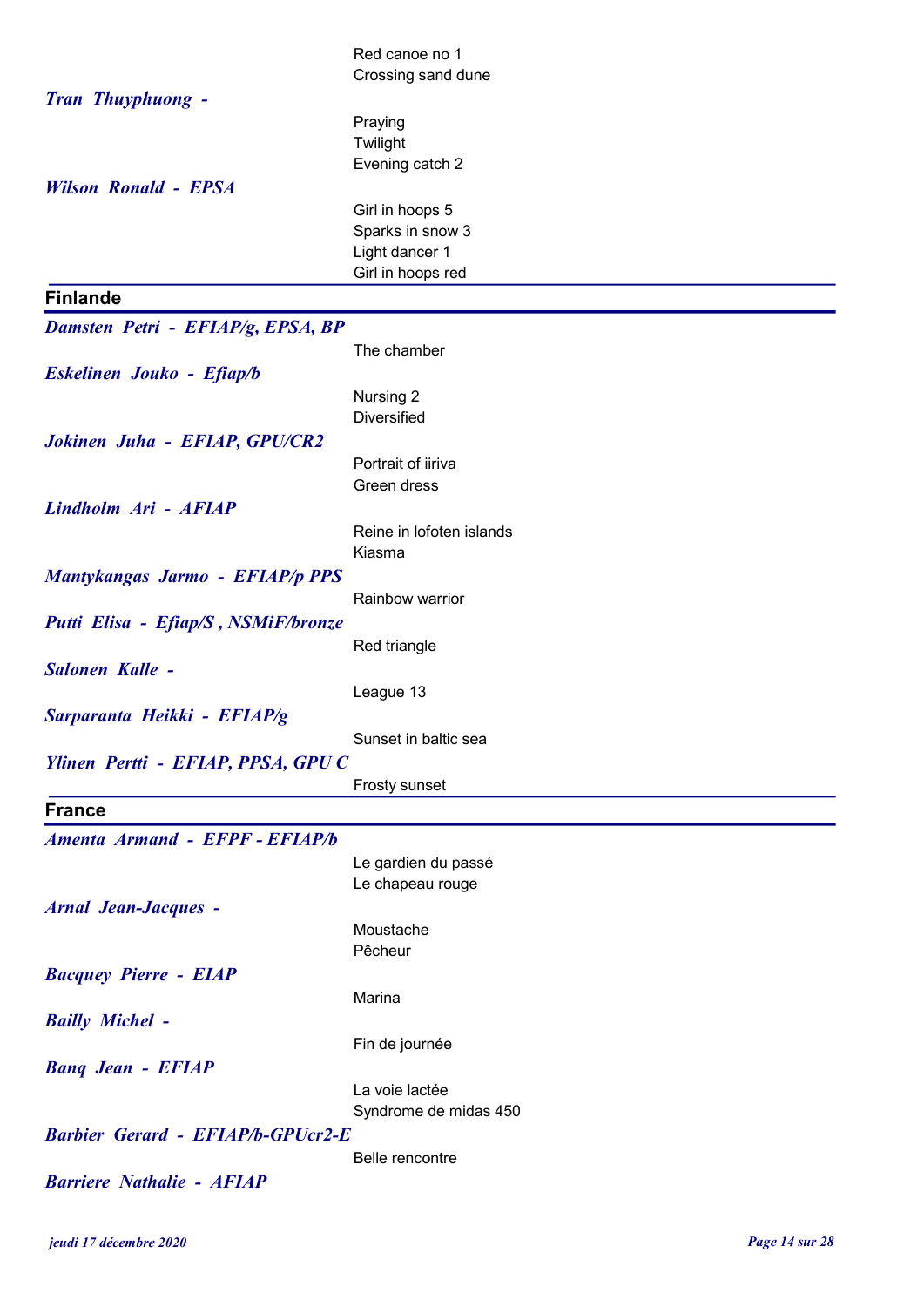|                                          | Plage asturies              |
|------------------------------------------|-----------------------------|
|                                          | Vive la mariée              |
| <b>Barriere Robert -</b>                 |                             |
|                                          | La fin des temps            |
| <b>Beaufils Monique -</b>                | Retour à la ferme           |
|                                          | Silence blanc               |
| <b>Belliard Bruno -</b>                  |                             |
|                                          | Goutte pastel               |
| <b>Bernamont Laurence - AFIAP</b>        |                             |
|                                          | Reverie                     |
|                                          | catalanes<br>Sourire        |
| <b>Bernard Marie-Louise -</b>            |                             |
|                                          | Grues au réveil             |
|                                          | Petit potier                |
| <b>Bertin Jean-Claude - AFPF, AFIAP</b>  |                             |
|                                          | Portrait de arie            |
| <b>Bertocci Vinicio -</b>                |                             |
| <b>Blondel Christian - EFIAP Argent/</b> | Cœur ardent                 |
|                                          | Yellow blue                 |
|                                          | Blue ball 3                 |
| <b>Blottiaux Henri-Noël - AFIAP</b>      |                             |
|                                          | Manger de la poussiere      |
|                                          | Freestyle<br>Fascination    |
| <b>Boirie Vincent - AFIAP</b>            |                             |
|                                          | Ybnf                        |
| <b>Bonnefille Sohka -</b>                |                             |
|                                          | Cap gris nez                |
| <b>Bonnefille Vincent -</b>              |                             |
|                                          | Glanum startrail            |
|                                          | Golden pyramide<br>Ruisseau |
|                                          | Manhattan golden hour       |
| <b>Bordes André -</b>                    |                             |
|                                          | La fille au chapeau         |
|                                          | La fille au voile           |
|                                          | Audrey3<br>La chute         |
| <b>Bordes-Pagès Gilles - AFIAP</b>       |                             |
|                                          | Sunset jump                 |
|                                          | Voltige sur les alpes       |
|                                          | Pushkar sunset              |
| <b>Bordier Claude - EFIAP</b>            |                             |
| <b>Bordier Philippe -</b>                | Requin baleine photographié |
|                                          | Pointe st clément           |
| <b>Borjon Alain -</b>                    |                             |
|                                          | Clara                       |
|                                          | Cindy 2                     |
|                                          |                             |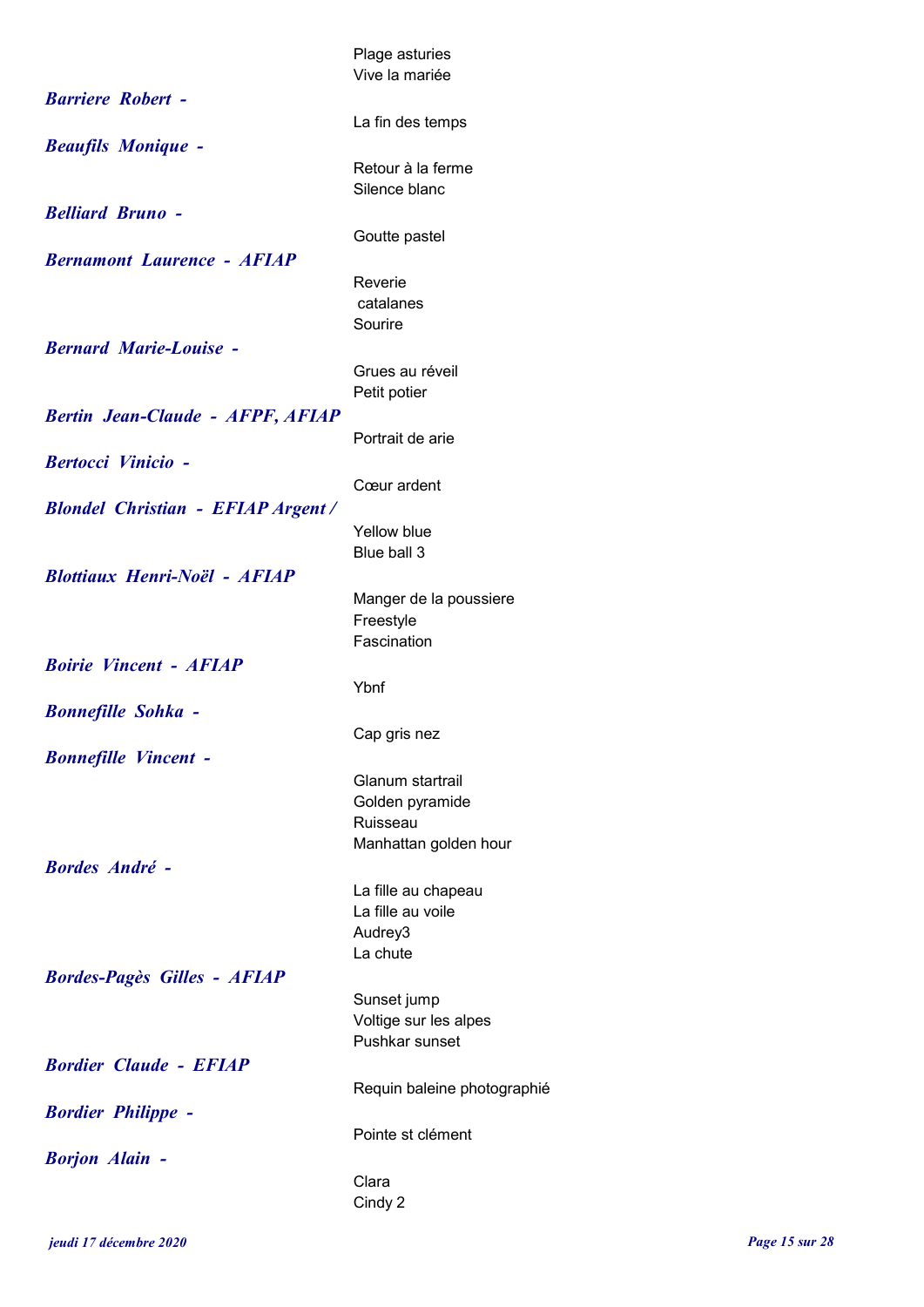|                                     | Cindy 1                       |
|-------------------------------------|-------------------------------|
| <b>Boutolleau Monique -</b>         |                               |
|                                     | Rayons de brume<br>Le castera |
|                                     |                               |
| <b>Burlon Georges -</b>             | Vol d'oiseaux                 |
| Cailloux Jose - EFIAP               |                               |
|                                     | Dans I arc en ciel            |
| <b>Cambornac Michel -</b>           |                               |
|                                     | Les teinturières              |
| <b>Camus Huguette -</b>             |                               |
|                                     | Séducteur                     |
| <b>Camus Thierry -</b>              |                               |
|                                     | Le masque                     |
|                                     | L'ombre                       |
| <b>CARAMELLO SYLVIE -</b>           |                               |
|                                     | Cabanes de gouville           |
| Carrez Michel -                     |                               |
|                                     | Cascade<br><b>Blokart</b>     |
| Carrez Patricia -                   |                               |
|                                     | Serpent de mer                |
|                                     | Poussin d'avocette            |
| <b>Chaine Jean-Baptiste - EFIAP</b> |                               |
|                                     | Contrejour hivernal           |
|                                     | Les yeux de pamela            |
| Champenois Jacky - AFPF - AFIAP     |                               |
|                                     | Nageuse 1                     |
|                                     | Promenade matinale            |
|                                     | Freestyle 2                   |
| <b>Cuvelier François-Xavier -</b>   | Looking for life              |
|                                     | Hypnose                       |
|                                     | Star adventurers              |
| <b>Dallavalle Jean -</b>            |                               |
|                                     | Croix de granit               |
| Debieve Albert - AFIAP              |                               |
|                                     | Monastère roussanou           |
|                                     | Recueillement                 |
|                                     | Porteuses d'eau               |
| <b>Delaplace Yoann - AFPF</b>       | Plage impressionniste         |
|                                     | Shopping                      |
| <b>Delecluse Marc -</b>             |                               |
|                                     | <b>Blue fern</b>              |
|                                     | Jess                          |
| <b>Delicque Patrick -</b>           |                               |
|                                     | Insouciante                   |
| <b>Deliège Jean-Claude -</b>        |                               |
|                                     | Gonflage des ballons1         |
|                                     | Bel alignement                |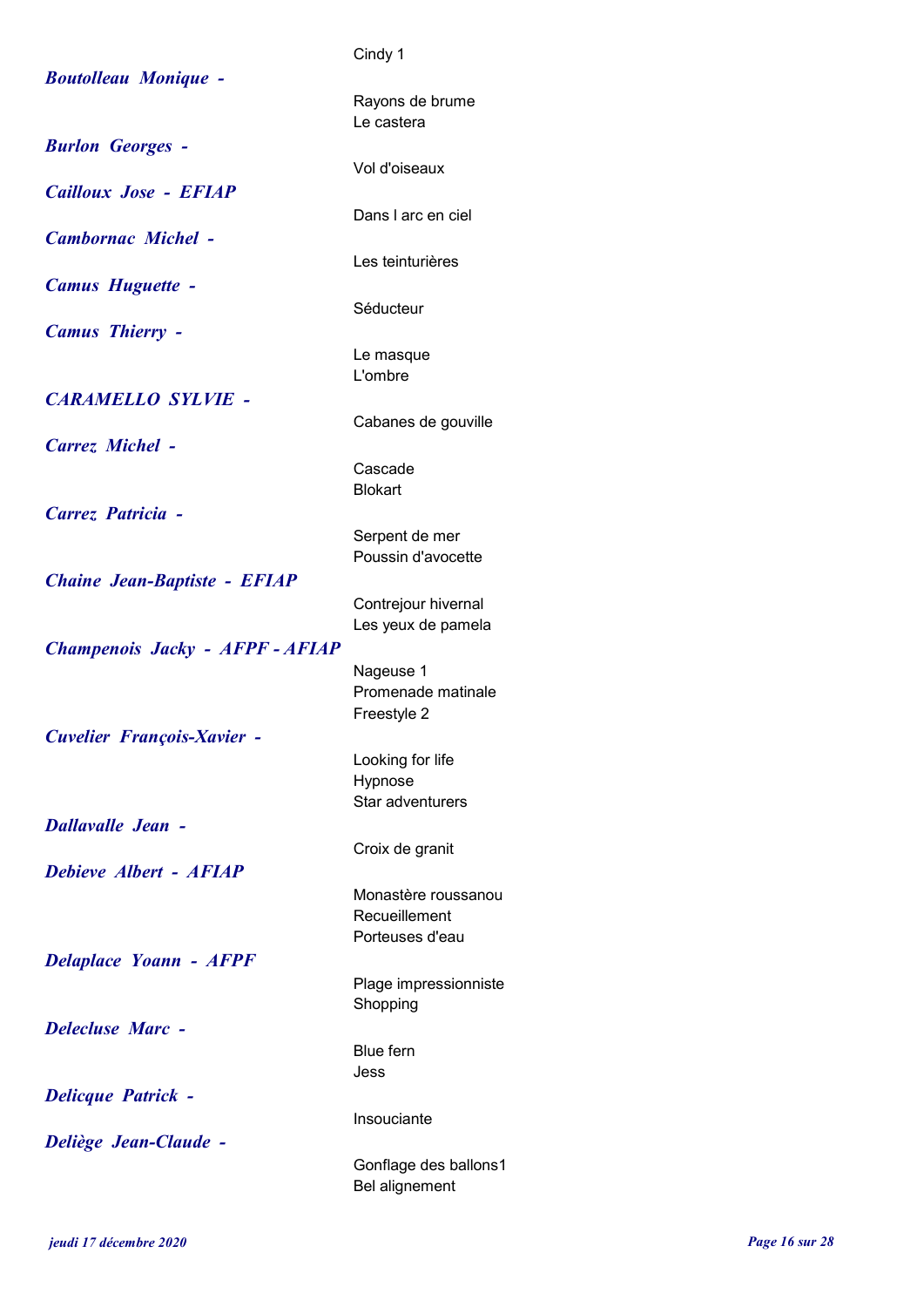| <b>Delon Jean Claude - AFIAP - EFIAP</b> |                                            |
|------------------------------------------|--------------------------------------------|
|                                          | The red sweater 1<br>Val 1bs               |
| <b>Descamps Michèle -</b>                |                                            |
|                                          | Peintures rupestres<br>Hélico              |
| <b>Domange Fernand - E Fiap</b>          |                                            |
|                                          | Ambiance ecarlate<br>Masques               |
| Dufau Françoise - EFPF - EFIAP/B         | Maree basse                                |
| Etienne Anne-Marie - AFIAP AFPF          |                                            |
|                                          | Campfire under the stars<br>Anna's diary 4 |
| <b>FABRE STEPHANE -</b>                  |                                            |
|                                          | Minotaure                                  |
| Fernandez Alexandre -                    |                                            |
|                                          | Envole-moi                                 |
|                                          | In the candle light                        |
| <b>Filippone Sophie -</b>                |                                            |
|                                          | Chocolat                                   |
|                                          | Disco                                      |
| <b>Frenkel Denis -</b>                   |                                            |
|                                          | Tranquille                                 |
| <b>Gaboriau Christine - EFIAP - AFPF</b> |                                            |
|                                          | A tout vent                                |
|                                          | Pour le titre                              |
| <b>Gameiro Francis -</b>                 |                                            |
|                                          | La veille dame                             |
|                                          | Sabine                                     |
|                                          | Bonnet rose                                |
| Gazengel André - AFIAP                   |                                            |
|                                          | Sancerre                                   |
| Gertosio André - EFIAP                   |                                            |
|                                          | Etang de teau 16                           |
|                                          | niagara 7                                  |
| <b>Gomez</b> Paul -                      |                                            |
|                                          | Nymphe au repos                            |
| <b>Greteau Gary - AFIAP</b>              |                                            |
|                                          | Openfed<br>Marine freckles                 |
| Guenée Nathalie -                        |                                            |
|                                          |                                            |
|                                          | Le phare du herpin<br>La porte bleue       |
| <b>Hoen Françoise -</b>                  |                                            |
|                                          | Cascade                                    |
| Jayet Dominique -                        |                                            |
|                                          | West point                                 |
| <b>Joly Dominique - AFPF, AFIAP, AC</b>  |                                            |
|                                          | Vestige automobile                         |
| <b>Kies Claude -</b>                     |                                            |
|                                          |                                            |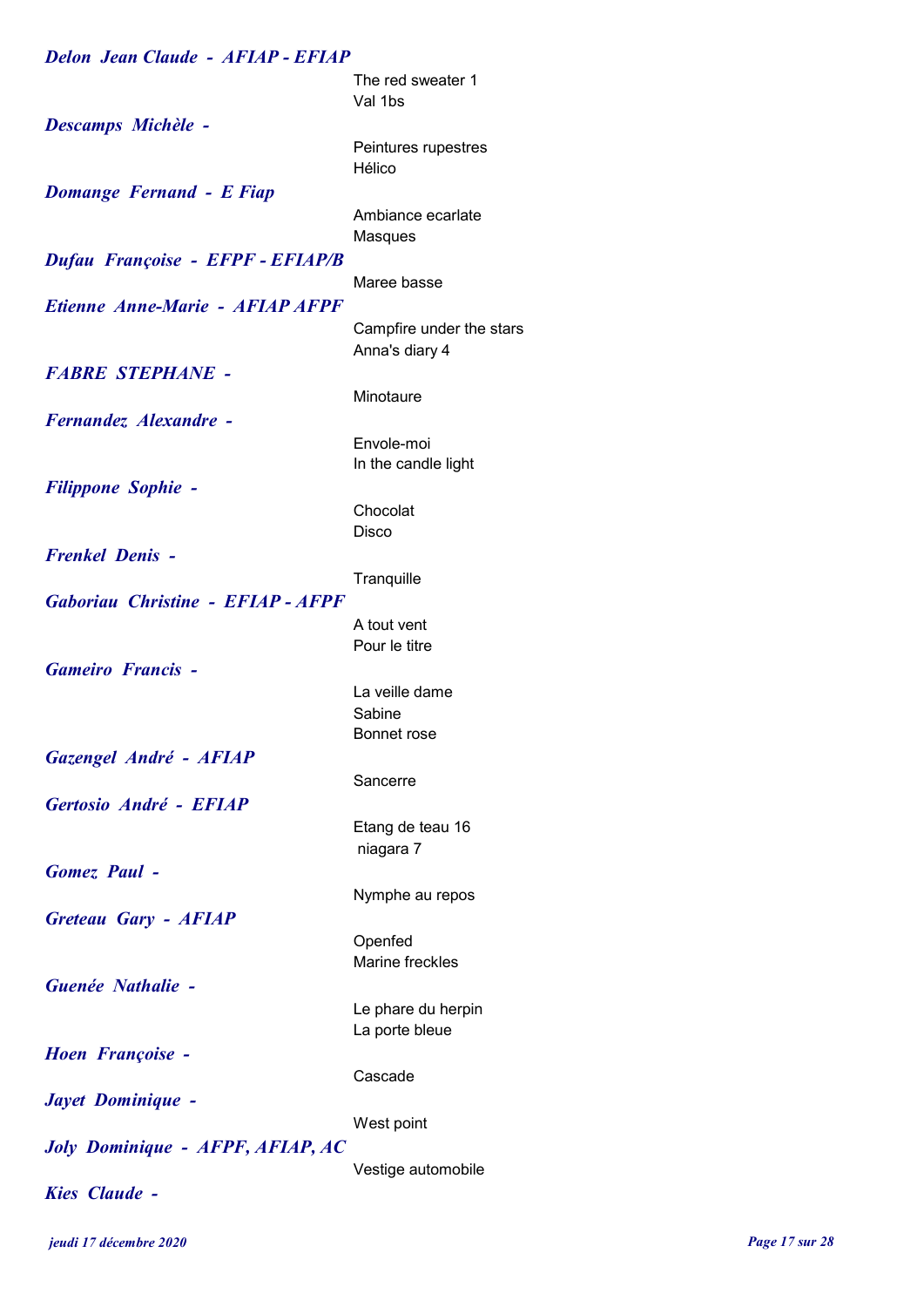|                                        | Tram tours                                                            |
|----------------------------------------|-----------------------------------------------------------------------|
| <b>Lachambre Guy -</b>                 | Le berger                                                             |
| <b>Larcher Félix -</b>                 |                                                                       |
| Le Fustec Sébastien -                  | Ha long                                                               |
| Legodec Yannick -                      | Le promeneur                                                          |
|                                        | Skyfall<br>Heavenly fire                                              |
| Lerzy Denis - AFIAP                    | Cervino dans reflet<br>Blockhaus 16<br>Calais estacade 1<br>Lepenon 1 |
| Logeais Dominique - EFIAP              | Tramway                                                               |
| Martin Hervé - EFIAP                   | Copieur !<br>Fantasy 1320                                             |
| <b>Martinet Thierry -</b>              | A l'écart<br>Face à la mer                                            |
| <b>Mathian Alain -</b>                 | Lac st jean                                                           |
| <b>Michele Philippe -</b>              |                                                                       |
| Mondie Fabienne - AFPF - AFIAP         | Papy la pipe                                                          |
| <b>Morand Isabelle -</b>               | Port u bien mandalay<br>Martailles et spatule                         |
|                                        | Au Ioin                                                               |
| Morio Françoise - EFIAP                | Caravane                                                              |
| <b>Moulin Olivier -</b>                | Climbing bid daddy<br>Dubai night<br>Japanese garden                  |
| <b>Nayroles Françoise -</b>            | <b>Butin</b>                                                          |
| Nitschke André -                       |                                                                       |
| Paillé Alain - AFIAP                   | Senescence 2                                                          |
| Paillé Jean-Claude - EFIAP, PSA CS     | Cranes at sunset 01                                                   |
| <b>Paris Trinley - EFIAP-ECEF-M*FC</b> | Man in glass tunnel                                                   |
|                                        | En compagnie de cesar<br>Mortal combat<br>1931<br>Another milkmaid    |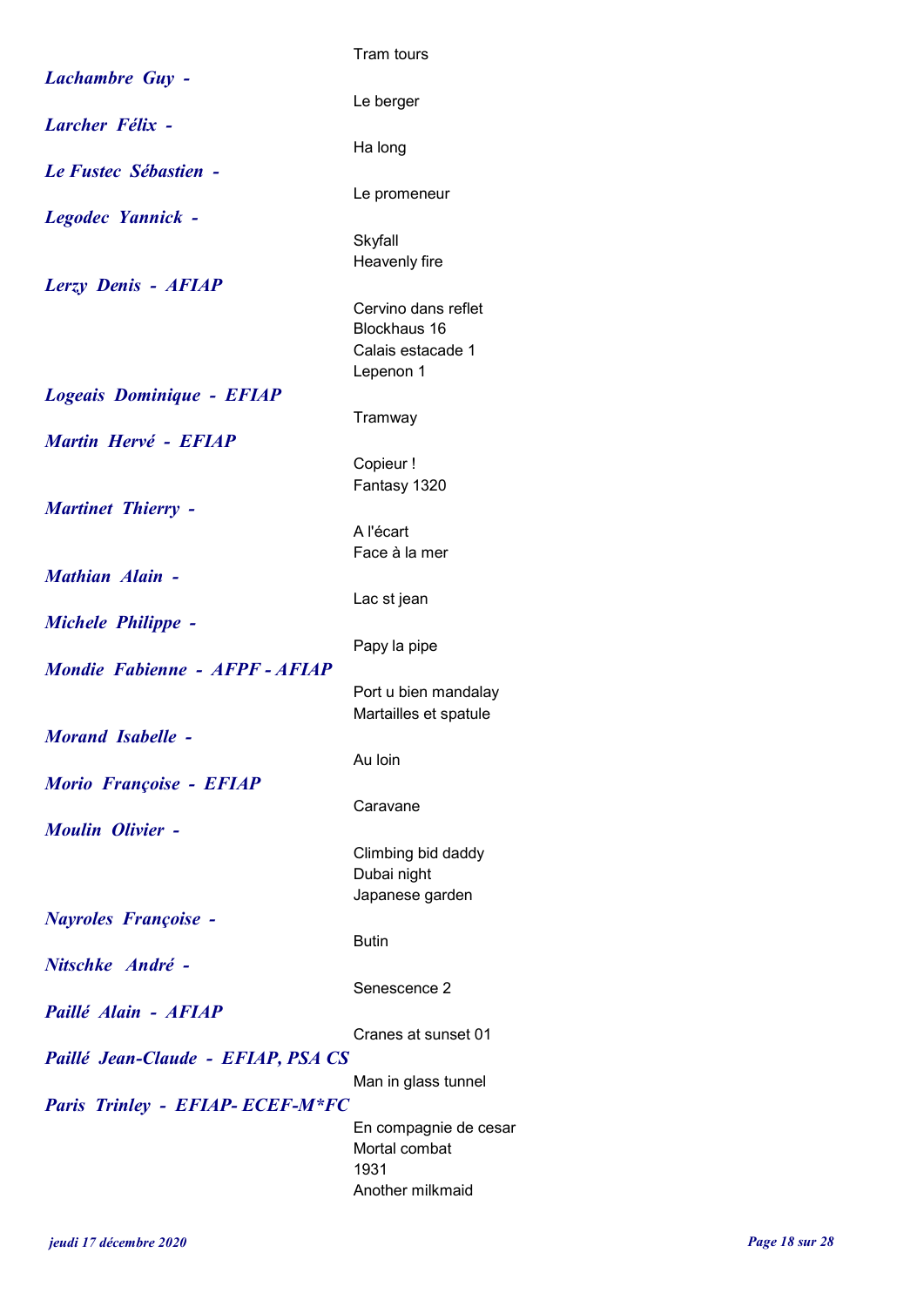| <b>Pedelmas Pierre - MFIAP</b>       |                                                                     |
|--------------------------------------|---------------------------------------------------------------------|
|                                      | Eugénie 3<br>Sauvageonne                                            |
| <b>Pelissier Marc -</b>              | Le chasseur de l'altai<br>L'homme est petit<br>Graphisme de lavande |
| Pougeoise Alain -                    | Noord holland<br>Tryptique                                          |
| <b>Poupel Denys -</b>                | Le thali                                                            |
| <b>Prevost Christian -</b>           | Le vautour agonisant                                                |
| Raimbault Jean Claude -              | Vendeuse sur le bromo                                               |
|                                      | Vapeurs d'etna<br>Orage sur l'aubrac                                |
| Raou Michel -                        | Court street station<br>Attention au départ<br>Sèchage du riz       |
| Sajous Marie - R-ISF 3 / EH-ISF      | La noisette                                                         |
| Samoyault Guy B. - MFIAP, APSA,      | Extention                                                           |
| <b>Saunier Dominique - AFIAP</b>     | Snsm                                                                |
|                                      | Impressionnisme breton<br>Loire paisible                            |
| <b>Scelles Laurent -</b>             | Evanescence<br>Courbes de niveau<br>L'entrée des dunes              |
| <b>Scheibel Bruno - AFIAP - AFPF</b> | Le grand ried                                                       |
| <b>Serander Arnaud -</b>             | Ambiance matinale<br>Finish                                         |
| <b>Targosz Corinne -</b>             | Patrouille de france                                                |
| <b>Texier François - EFIAP</b>       | Rêverie                                                             |
| Torres André - M.fiap; F.gold ISF;G  | Architecture 9692                                                   |
| <b>Turlur-Chabanon Sophie -</b>      | Complémentaires                                                     |
|                                      | Un matin dans les marais<br>Lonesome gardian                        |
| Valeri Christian -                   | Remige                                                              |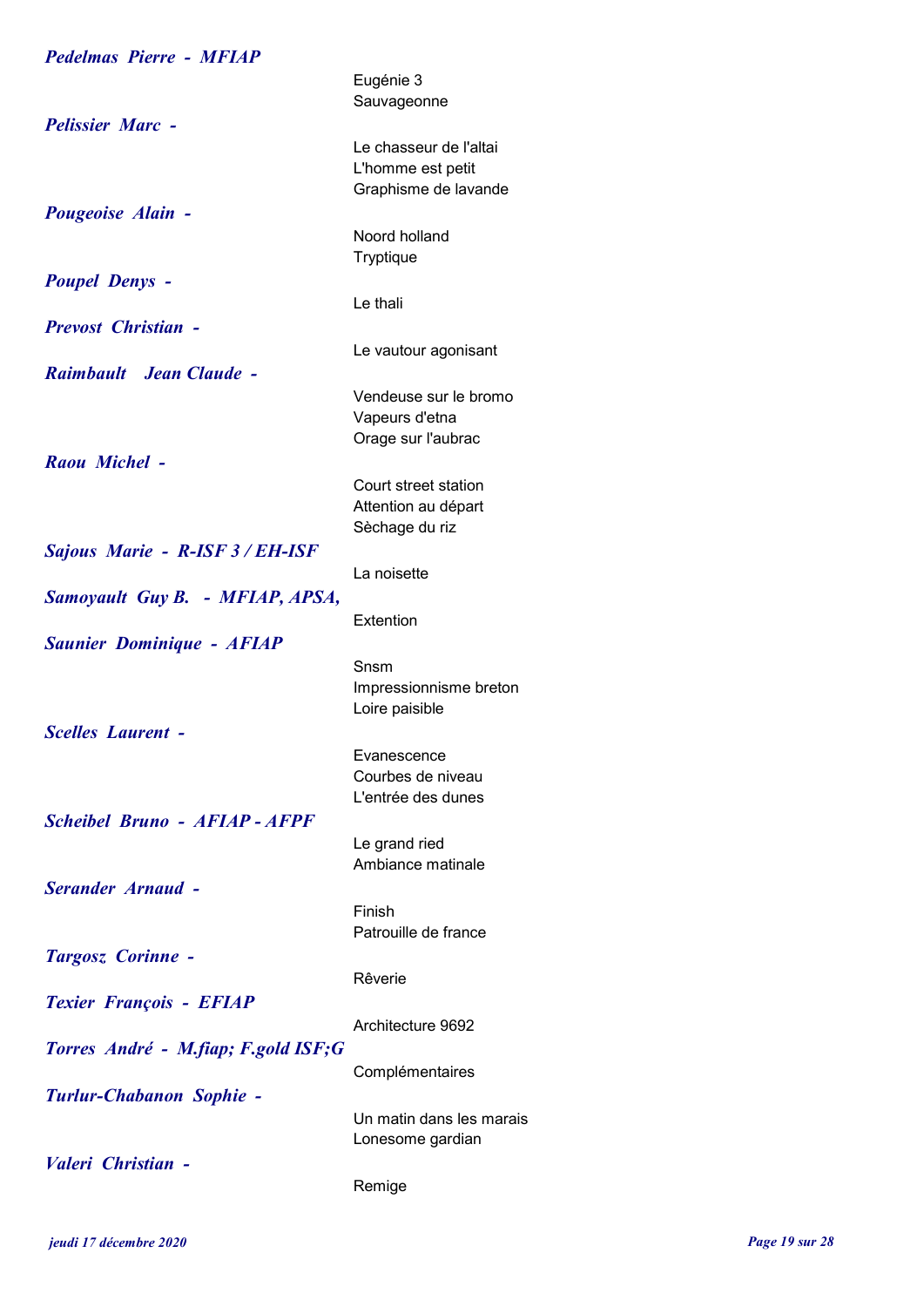| <b>Van Eenoo Michele - EFIAP</b>         |                               |
|------------------------------------------|-------------------------------|
|                                          | Tir groupe                    |
|                                          | La mère                       |
|                                          | Surfeur                       |
| Vanneuville Jacques - M.FIAP             |                               |
|                                          | Aly ssa 9452                  |
|                                          | Alyssa bleu 7701              |
| Verdier Gérard -                         |                               |
|                                          | Galop dans le marais          |
|                                          | Village svalbard              |
| <b>Viaud Nadine -</b>                    |                               |
|                                          | La grande pyramide            |
| Grèce                                    |                               |
| Aslanoglou Maria-Evangelia - AHP         |                               |
|                                          | Hellenic beauty Ir-604        |
| <b>Baladakis George - EFIAP/p, GPUZ</b>  |                               |
|                                          | Irene 638                     |
|                                          | A new life 027                |
|                                          | Portrait 074                  |
|                                          | The worker 601                |
| FANOS NESTOR - EFIAP/b, GPUC             |                               |
|                                          | Desire 2                      |
| Kazepidis Vasilis - EFIAP/b, GPU C       |                               |
|                                          | Honorary guards 14            |
| Konsolaki Eleftheria -                   |                               |
|                                          | Dreaming beauty               |
|                                          | Mothers pure love             |
|                                          | Alice and her paper plane     |
| <b>Mytilinos Georgios - MFIAP - GMHP</b> |                               |
|                                          | Filosofos                     |
|                                          | Aggelica                      |
|                                          | Ussr                          |
| Hongrie                                  |                               |
| Kerekes Istvan - EFIAP/diamond3          |                               |
|                                          | Visage from iza valley        |
|                                          | The ill dog                   |
|                                          | Wild look                     |
| Inde                                     |                               |
| <b>Bhattacherjee Subrata -</b>           |                               |
|                                          | Pause                         |
|                                          | Calm and quite                |
| <b>Ghosh Soumen - AFIP</b>               |                               |
|                                          | Once upon a time              |
|                                          | Dr jekyll and mrs hyde        |
|                                          | li postcard from singapore ii |
| Pal Udayan Sankar - EFIAP, PPSA,         |                               |
|                                          | A pose for you                |
|                                          | Repose                        |
|                                          | A moment shared               |
| <b>ROY SOUMESH - EFIAP</b>               |                               |
|                                          | Roja - 3376                   |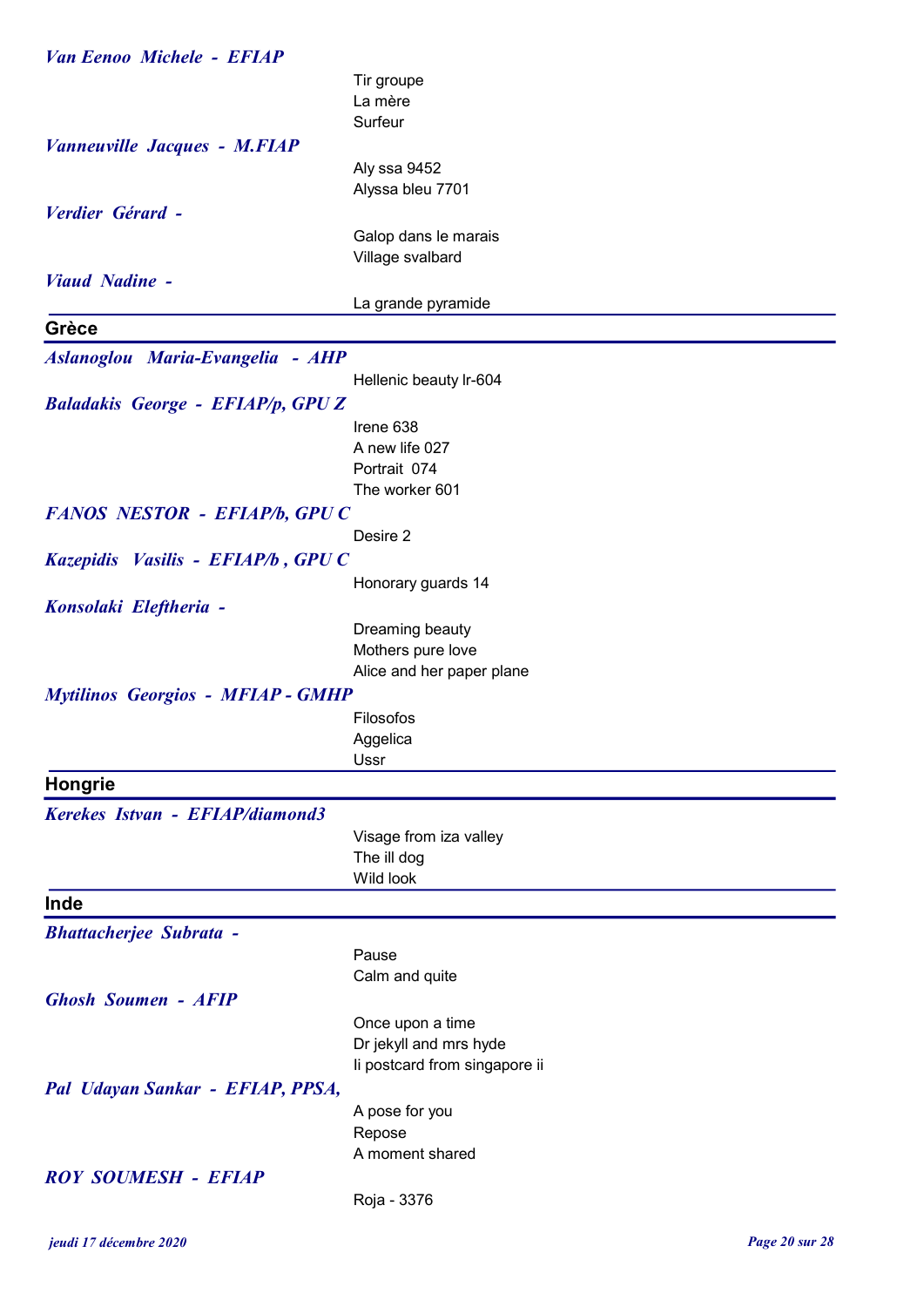|                                   | Fishing with polo                |
|-----------------------------------|----------------------------------|
|                                   | Working partner-2                |
|                                   | Nd - 3776                        |
| Sinha Barun - Patna               |                                  |
|                                   | Pk with hat                      |
|                                   | Bearded man with specs           |
|                                   | Reminiscent                      |
|                                   | Anokhi ada                       |
| Vinnakota Venkateswara Rao - AFIA |                                  |
|                                   | My virtue 3                      |
| Indonésie                         |                                  |
| Adriani Maria - QPSA, AFIAP       |                                  |
|                                   | Sinar pagi cukul                 |
| <b>Blanco Mario - BPSA</b>        |                                  |
|                                   | Berguru                          |
|                                   | Mentawai tribe                   |
|                                   | Megibung                         |
| Eka Putra Kadek Wigunantara - QPS |                                  |
|                                   | Rain of fire                     |
|                                   | Legong buwuk                     |
| <b>Gunterus Frans - QPSA</b>      |                                  |
|                                   | Indonesian art                   |
| Kohar Vincent - QPSA, AFIAP       |                                  |
|                                   | Feeding in the nest              |
| Lee Hengki -                      |                                  |
|                                   | <b>Blue lullaby</b>              |
|                                   | Somewhere in time                |
|                                   | Sincerely yours                  |
| Lie Kristanto -                   |                                  |
|                                   | The leader                       |
| Prameswara Indra - AFIAP          |                                  |
|                                   | Glide with style                 |
|                                   | Go after me                      |
|                                   | Surrander                        |
|                                   | Sawarna in magic                 |
| Riyanto Abiprayadi - QPSA         |                                  |
|                                   | Borobudur sunrise                |
|                                   | <b>Melirik</b>                   |
|                                   | Sommaroy norway                  |
| Saleh Widiyanto -                 |                                  |
|                                   | Kelimutu lake                    |
| Setiadi Ajar - QPSA               |                                  |
|                                   | Golden ring snake                |
|                                   | A pair of birds                  |
|                                   | Sisterhood                       |
|                                   | Circle                           |
| Sukmadji Rudy - QPSA              |                                  |
|                                   | Cellist                          |
|                                   | Lady in red                      |
|                                   | Beautiful and sad<br>Missing you |
|                                   |                                  |
| Tanudjaja Ineke Sri Redjeki -     |                                  |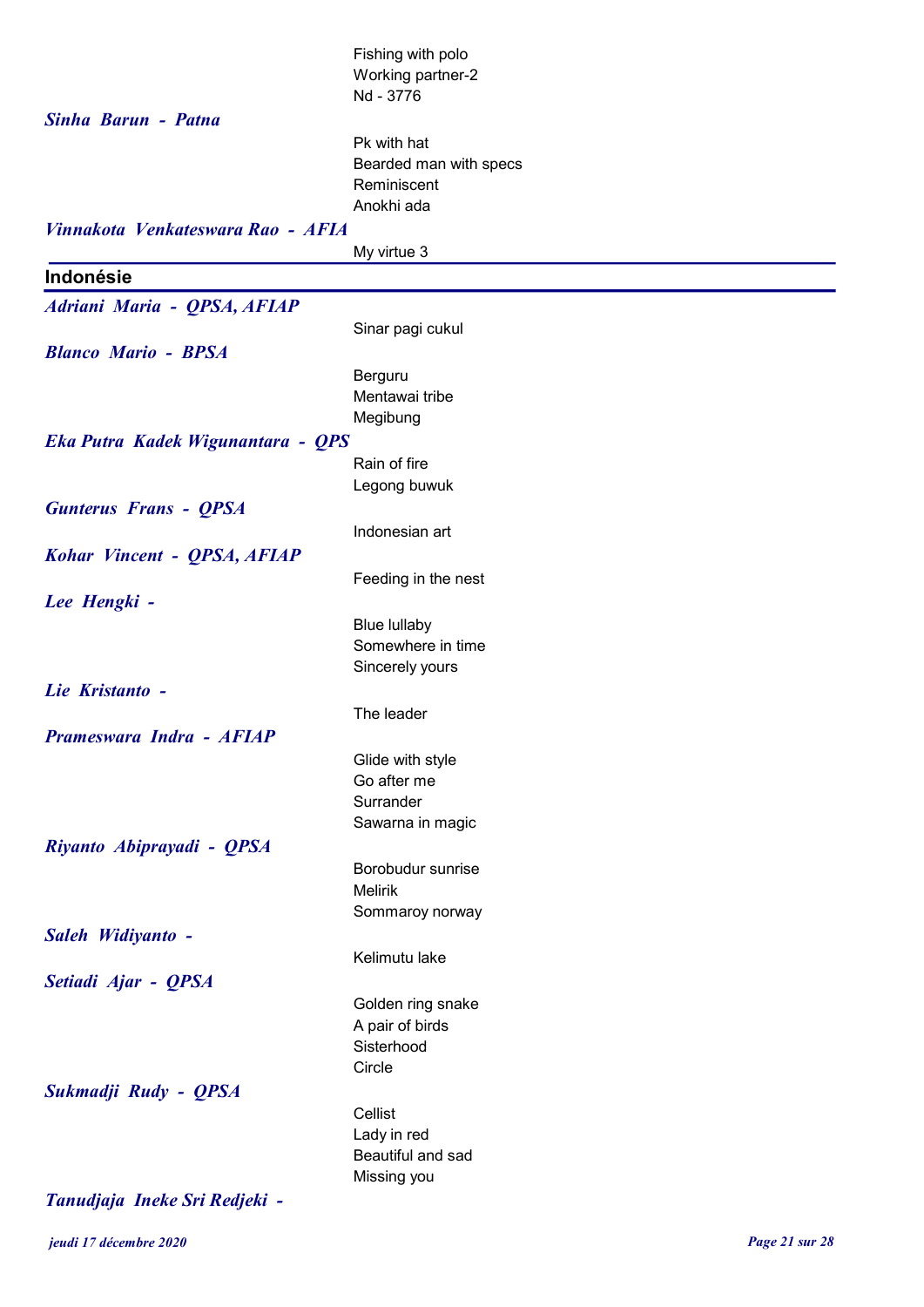|                                          | Sulfur miners on ijen crater                               |
|------------------------------------------|------------------------------------------------------------|
|                                          | Cloth waves                                                |
| Wijaya Hartono - QPSA                    |                                                            |
|                                          | Colorful rice field                                        |
|                                          | Welcomed by the morning sun<br>Village children daily life |
|                                          | Got a wild boar                                            |
| <b>Iran</b>                              |                                                            |
| Samei Ahmad -                            |                                                            |
|                                          | Two trees                                                  |
| <b>Irlande</b>                           |                                                            |
| <b>Bushe Catherine - EFIAP/P</b>         |                                                            |
|                                          | Each to his own                                            |
|                                          | Beach walk                                                 |
|                                          | <b>Tourists</b>                                            |
| <b>Byrne</b> Seamus - none               |                                                            |
|                                          | Pandemic                                                   |
| Gerry Kerr Gerry - ARPS, EFIAP/s,        |                                                            |
|                                          | Reflections on inle lake<br>View from behind               |
|                                          | <b>Behind bars</b>                                         |
| <b>Hanafin Helen - FIPF EFIAP/s</b>      |                                                            |
|                                          | The face of wisdom                                         |
|                                          | Far away look                                              |
| <b>Loughran Gary - AFIAP, LIPF</b>       |                                                            |
|                                          | James in snow                                              |
|                                          | Urban jungle                                               |
|                                          | On phone                                                   |
| Mc Aree -Murphy Jacinta -                |                                                            |
|                                          | Griddle scones                                             |
|                                          | Reminiscing                                                |
| <b>Stanley Paul - FIPF EFIAP/g EsFIA</b> |                                                            |
|                                          | Towards manhattan                                          |
| <b>Strapec Michael - EFIAP, LIPF</b>     | Left alone                                                 |
|                                          | The story of green eyes                                    |
|                                          | Nadia                                                      |
|                                          | The beauty of silence                                      |
| <b>Irlande du Nord</b>                   |                                                            |
| <b>Campbell Laurie - DPAGB APIF E</b>    |                                                            |
|                                          | Elegant repose                                             |
|                                          | Alabaster lady                                             |
|                                          | Pearls on chair                                            |
| Given Bob - MPAGB EFIAP EPSA F           | Reclining in red                                           |
|                                          | Stretch and over                                           |
|                                          | Under the flipside                                         |
|                                          | Jordan launches                                            |
| <b>Glover John - BPE1.</b>               |                                                            |
|                                          | Orange wings                                               |
|                                          | Three wheels on my wagon                                   |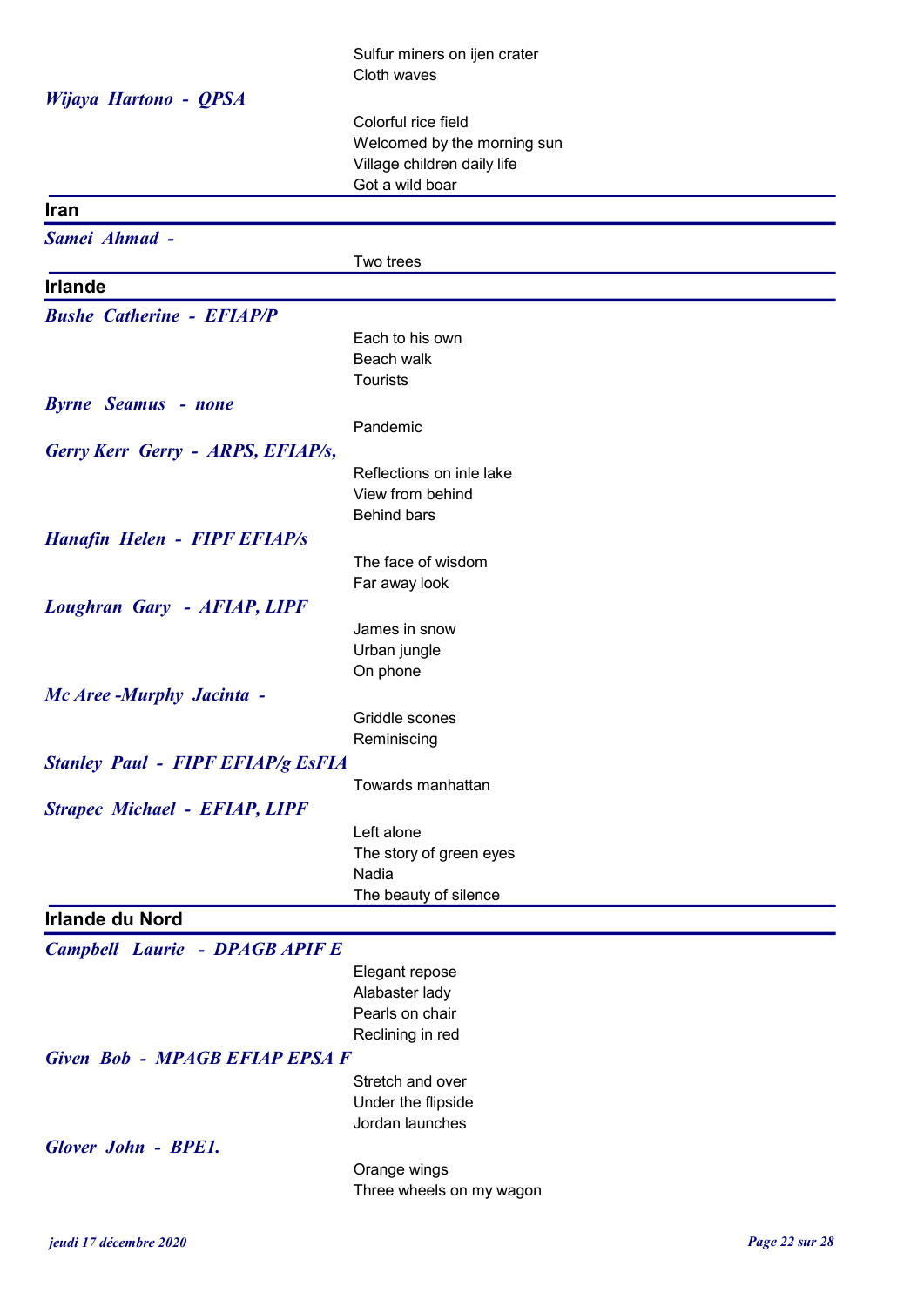## Italie

| <b>Italie</b>                     |                                 |
|-----------------------------------|---------------------------------|
| <b>CASADEI LEONARDO - EFIAP</b>   |                                 |
|                                   | Pinochio                        |
| <b>Dario Riva -</b>               |                                 |
|                                   | Wheelchair basketball 1         |
|                                   | Triathlon 16                    |
| Di Panfilo Vincenzo - AFIAP       |                                 |
|                                   | Witch mountain                  |
|                                   | Windows                         |
|                                   |                                 |
| <b>Francesca Salice - EFIAP s</b> |                                 |
|                                   | Jeans laundry                   |
|                                   | Kolkata railway slum_05         |
| <b>Fratini Franco - EFIAP/g</b>   |                                 |
|                                   | Godafoss 2                      |
| <b>Giudice Monica - EFIAP</b>     |                                 |
|                                   | Red58                           |
| Ingino Alfredo - EFIAP - GPU CR2  |                                 |
|                                   | Street art                      |
|                                   | Southern landscape 16           |
| <b>Manetti Marco - EFIAP</b>      |                                 |
|                                   | Waiting you in japan            |
|                                   | Nubia 1                         |
|                                   | Giusy                           |
| <b>Martina Meoli -</b>            |                                 |
|                                   | La pelosetta                    |
|                                   | Perito moreno                   |
|                                   | Rugby 03                        |
| Marzio Vizzoni -                  |                                 |
|                                   |                                 |
|                                   | Valensole 7<br>Moldavian sister |
|                                   |                                 |
| Monchi Silvano - EFIAP/s, HonEFI  |                                 |
|                                   | Il bacio 1                      |
|                                   | Correzione del compito 4        |
| Rubini Franco -                   |                                 |
|                                   | The thorns of life              |
| <b>Sancandi Ivana -</b>           |                                 |
|                                   | The ladder                      |
|                                   | The bridge                      |
|                                   | Sea light                       |
|                                   | Red car                         |
| Valdarnini Alvaro -               |                                 |
|                                   | Baccoleno - tuscany             |
|                                   | Winter on the lake              |
| Zappitelli Enrico -               |                                 |
|                                   | The fighter                     |
|                                   | La loggia della ragione         |
|                                   | Diagonally vertical             |
| Japon                             |                                 |
|                                   |                                 |
| <b>Bonte Daniel -</b>             |                                 |

Life in complex Life in complex ll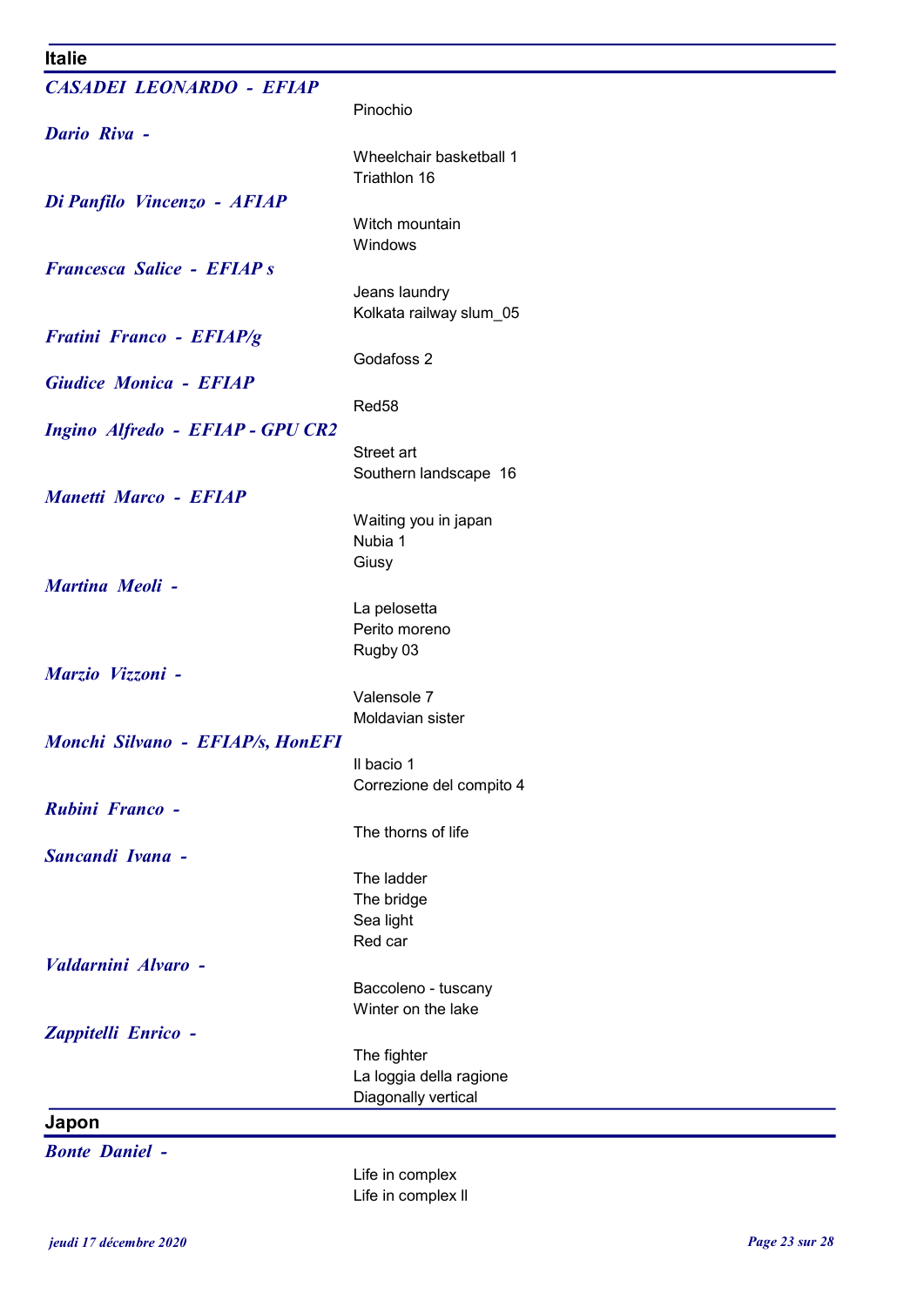|                                          | <b>Blue patrol</b><br>Turquoise roots II           |
|------------------------------------------|----------------------------------------------------|
| Kowaït                                   |                                                    |
| <b>Alloughani Faisal -</b>               |                                                    |
|                                          | Punch                                              |
|                                          | Insistency                                         |
|                                          | Upside                                             |
| Luxembourg                               |                                                    |
| <b>HUTTING JACKY - MFIAP/EFIAP</b>       |                                                    |
|                                          | Gardians et chevaux<br>Course                      |
| <b>Malaisie</b>                          |                                                    |
| Lim Billion -                            |                                                    |
|                                          | Give love                                          |
|                                          | Cocount tree                                       |
| <b>Lim Guek Cheng -</b>                  |                                                    |
|                                          | Curve 8                                            |
|                                          | Caterpillar 4<br>Boat 6                            |
|                                          | Resting 9                                          |
| <b>Wong Danny Yen Sin - MPSA</b>         |                                                    |
|                                          | Cutting fish                                       |
|                                          | Cuddle                                             |
| <b>Malte</b>                             |                                                    |
| <b>Gottfried Catania - AFIAP PPSA GP</b> |                                                    |
|                                          | City of arts sciences 20                           |
| Norvège                                  |                                                    |
| Gudem Roy - PPSA GPU-CR2 EFIA            |                                                    |
|                                          | <b>Train station</b><br>Summer girl                |
| <b>Hyllseth Torhild - AFIAP</b>          |                                                    |
|                                          | Meeting point                                      |
|                                          | A hunter dreaming                                  |
| Olsen Asbjorn M -                        |                                                    |
|                                          | Kids play                                          |
| Nouvelle-Zélande                         |                                                    |
| Peng Jiongxin - PPSA, SPSA               |                                                    |
|                                          | Butterfly and bee<br>Greensward in the setting sun |
| Oman                                     |                                                    |
| Aljabri Mahmood - EFIAP                  |                                                    |
|                                          | Reading                                            |
|                                          | Waiting my sister                                  |
|                                          | Wahiba sand                                        |
|                                          | Green                                              |
| Pays de Galles                           |                                                    |
| <b>Halligan Michael -</b>                |                                                    |
|                                          | Hungry mouse                                       |
| Pays-Bas                                 |                                                    |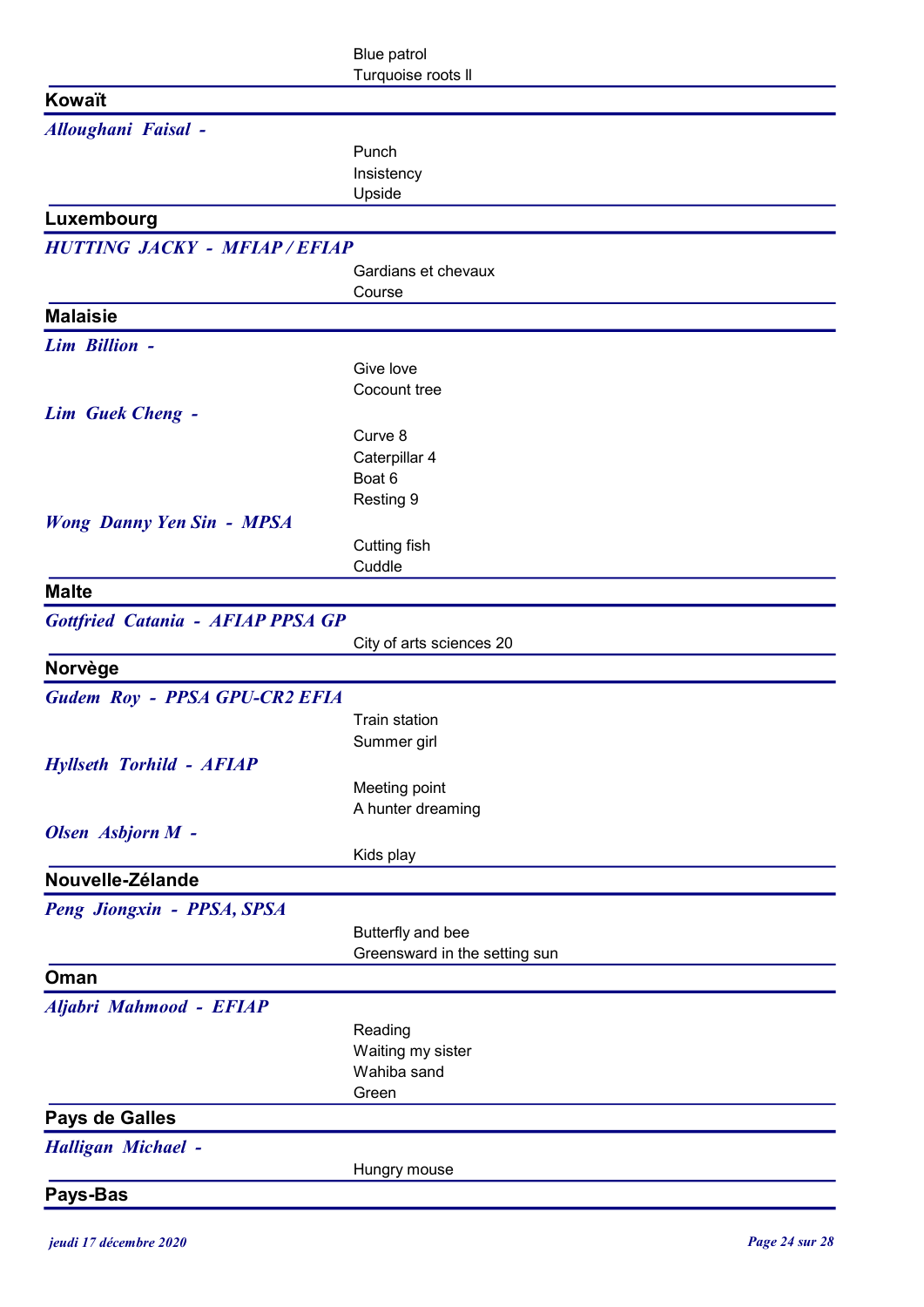| <b>Lybaert Daniel - EFIAP/D3</b>        |                             |  |
|-----------------------------------------|-----------------------------|--|
|                                         | Laagvliegende uil           |  |
|                                         | Steamrailwaystory           |  |
|                                         | De confrontatie             |  |
|                                         | Zeeuws winterlandschap      |  |
| <b>Van Der Werf Karine - AFIAP QPSA</b> |                             |  |
|                                         | Mierennest                  |  |
| Van Son Max - EFIAP/d1, EPSA            |                             |  |
|                                         | Sculptural staircase 03     |  |
|                                         | Arc runners                 |  |
|                                         | White grey and red          |  |
| <b>Pologne</b>                          |                             |  |
| Okoniewski Tomasz - EFIAP/s, AFR        |                             |  |
|                                         | Come out in the wash        |  |
|                                         | In the land of the titans 5 |  |
| Portugal                                |                             |  |
| Oscar Saraiva -                         |                             |  |
|                                         | Dia de chuva                |  |
|                                         | Travessia matinal           |  |
| Qatar                                   |                             |  |
| <b>Hassan Ahmed Mohamed - EFIAP/b</b>   |                             |  |
|                                         | Beige door                  |  |
| République Dominicai                    |                             |  |
| Molina Achecar Maritza - AFIAP          |                             |  |
|                                         | Dominicanita                |  |
| République tchèque                      |                             |  |
| Miksik Ivan - EFIAP, PPSA               |                             |  |
|                                         | Autumn at moravian tuscany  |  |
| <b>Réunion</b>                          |                             |  |
| <b>Yves Guenot - Grande Montée</b>      |                             |  |
|                                         | Léopard regard vers le bas  |  |
|                                         | Clown et anémone blanche    |  |
|                                         | Gorgone et soleil           |  |
| Roumanie                                |                             |  |
| Bikfalvi Zsolt - EFIAP, GPU Crown 2     |                             |  |
|                                         | Swan                        |  |
| Vasile Sarb -                           |                             |  |
|                                         | The eye                     |  |
| <b>Russie</b>                           |                             |  |
| <b>Agapov Sergey -</b>                  |                             |  |
|                                         | Girl from karo tribe 2      |  |
|                                         | Sunset greenland            |  |
|                                         | Greenland fjords            |  |
|                                         | In the vastness of arctic 1 |  |
| <b>Singapour</b>                        |                             |  |
| Tan Lee Eng -                           |                             |  |
|                                         | Praveena                    |  |
|                                         | Nicole yee yee              |  |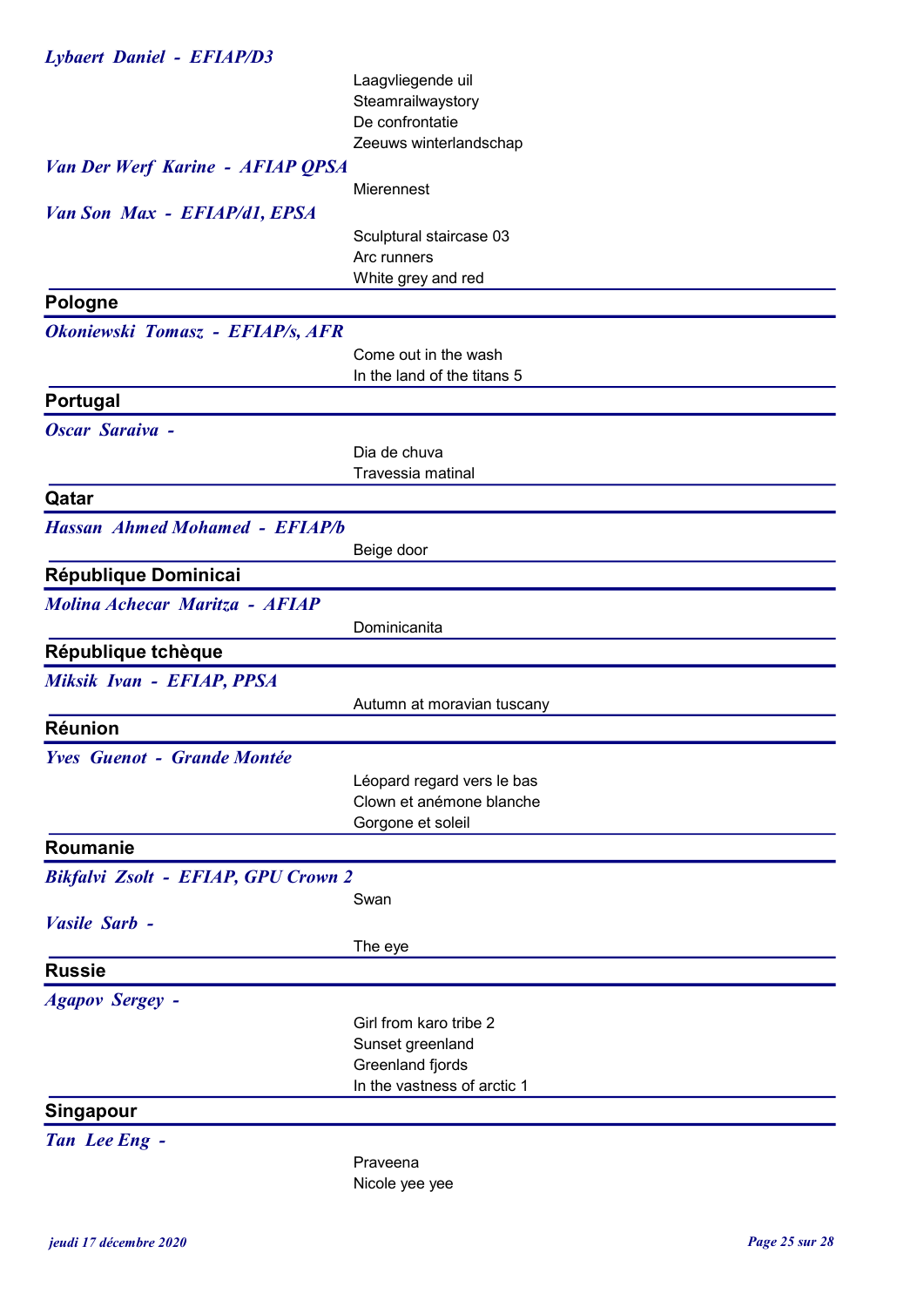## TEO Giap Chiu - GMPSA/P,SPSA,E

Two ceana wong ten Aafreeda forty one

| Slovénie                                |                                  |
|-----------------------------------------|----------------------------------|
| Metljak Drago - EFIAP/b                 |                                  |
|                                         | Foggy morning 1                  |
| Sri Lanka                               |                                  |
| <b>Bandara Pandula -</b>                |                                  |
|                                         | Church 2                         |
|                                         | Scary night                      |
|                                         | Dead end                         |
|                                         | Mothers love 2                   |
| Kotelawala Sameera - AFIAP              |                                  |
|                                         | The guest                        |
|                                         | Spiritual abundance              |
| <b>Suède</b>                            |                                  |
| Robin Olle - EFIAP                      |                                  |
|                                         |                                  |
|                                         | Look i am gliding                |
| <b>Stake Jan-Thomas - MFIAP, GMPSA</b>  |                                  |
|                                         | Bongeline red lips no3           |
|                                         | Nina red lips 7994<br>My boy no3 |
| <b>Wennblom Monica - EFIAP</b>          |                                  |
|                                         | Colour shadows                   |
|                                         | Waterfront                       |
|                                         | Small boat marina                |
| <b>Suisse</b>                           |                                  |
|                                         |                                  |
| Jenzer Urs - AFIAP                      |                                  |
|                                         | Arktis eisscholle 1              |
|                                         | Africana 2                       |
| <b>Thailande</b>                        |                                  |
| Tangmanpoowadol Hansa - PPSA, A         |                                  |
|                                         | Spirit Of Water II               |
| <b>Turquie</b>                          |                                  |
| Azizoglu Gulbin - -                     |                                  |
|                                         | Gulbin 1020                      |
| <b>Barlas Baris - AFIAP, HonFTGM, S</b> |                                  |
|                                         | Triathlet_685                    |
|                                         | Triathlet_90                     |
| <b>Basmaci Lina - -</b>                 |                                  |
|                                         | Lina 945                         |
|                                         | Lina 905                         |
|                                         | Lina 977                         |
| <b>Baysal Nurhayat - -</b>              |                                  |
|                                         | Nurhayat 1002                    |
|                                         | Nurhayat 1005                    |
| Cengiz Fikriye Sema - -                 |                                  |
|                                         | Fikriye 1020                     |
|                                         |                                  |
| Ceylani Abdullah Yalcin - EFIAP/B       |                                  |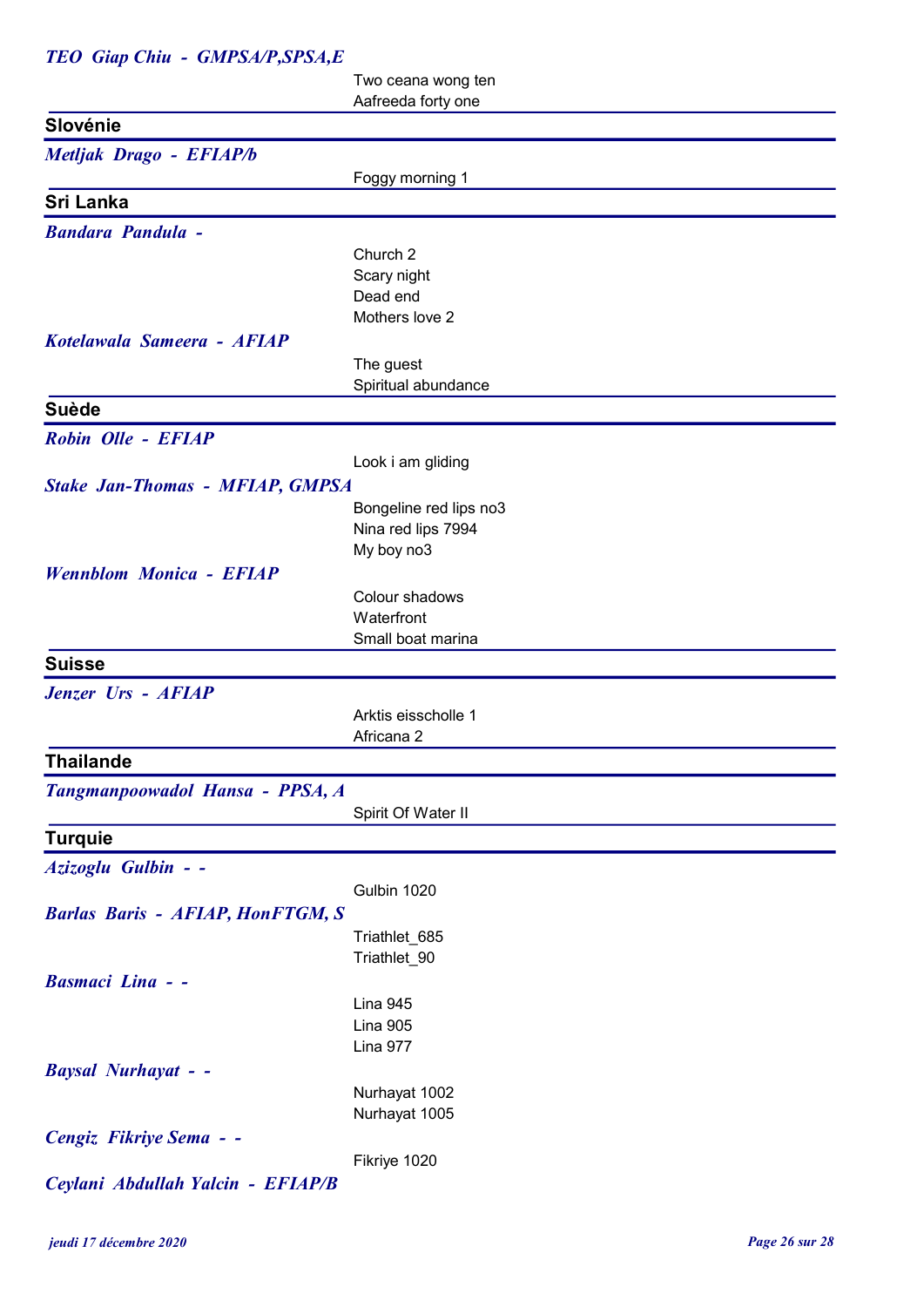|                                  | Hard work<br>Red lamp 2             |  |
|----------------------------------|-------------------------------------|--|
| Copuroglu Mustafa - -            | Mustafa 1020<br>Mustafa 904         |  |
| <b>Demir Gunes - -</b>           | <b>Gunes 1001</b>                   |  |
| <b>Demirel Husnu -</b>           | Daire<br>Balik ve adam<br>Deri      |  |
| Eguz Meral - Afiap               | Meral 909                           |  |
| Erenmemisoglu Canan - -          | Canan <sub>04</sub>                 |  |
| Gencer Ata - -                   | Ata 931                             |  |
| Kandiyoti Henri -                |                                     |  |
| Kapanci Esra Ozturk - Afiap      | Harmony                             |  |
| <b>Karaibis Birol - EFIAP/B</b>  | <b>Esra 501</b>                     |  |
|                                  | Molasses dance<br>Molasses droplets |  |
| Kaya Ramazan Unver -             | Ruktr-007                           |  |
| Kutan $Arzu$ - -                 | Arzu 1050                           |  |
| Mete Ebru Esmen - -              | Ebru 1012                           |  |
| Muradi Hasan Hulki - EFIAP/B-PPS |                                     |  |
|                                  | Master and his son<br>Miao woman    |  |
| <b>Omur Nur Tansu - -</b>        | Omur <sub>4</sub>                   |  |
| Ozar Ilkem - Efiap               | Ilkem 1012                          |  |
| <b>Satir Sukran Yokus -</b>      | Sukran 2022                         |  |
| Sivri Talat - -                  | Sukran 1015                         |  |
|                                  | Talat 701<br>Talat 603              |  |
| Tansu Gulay - Efiap Gpu Cr2      | Venice carnaval 25                  |  |
|                                  | Wheat drying                        |  |
| Tetik Suleyman - -               | Suleyman 815                        |  |
| Topaloglu Yucel Harika           | Harika 602                          |  |
|                                  | Harika 606                          |  |